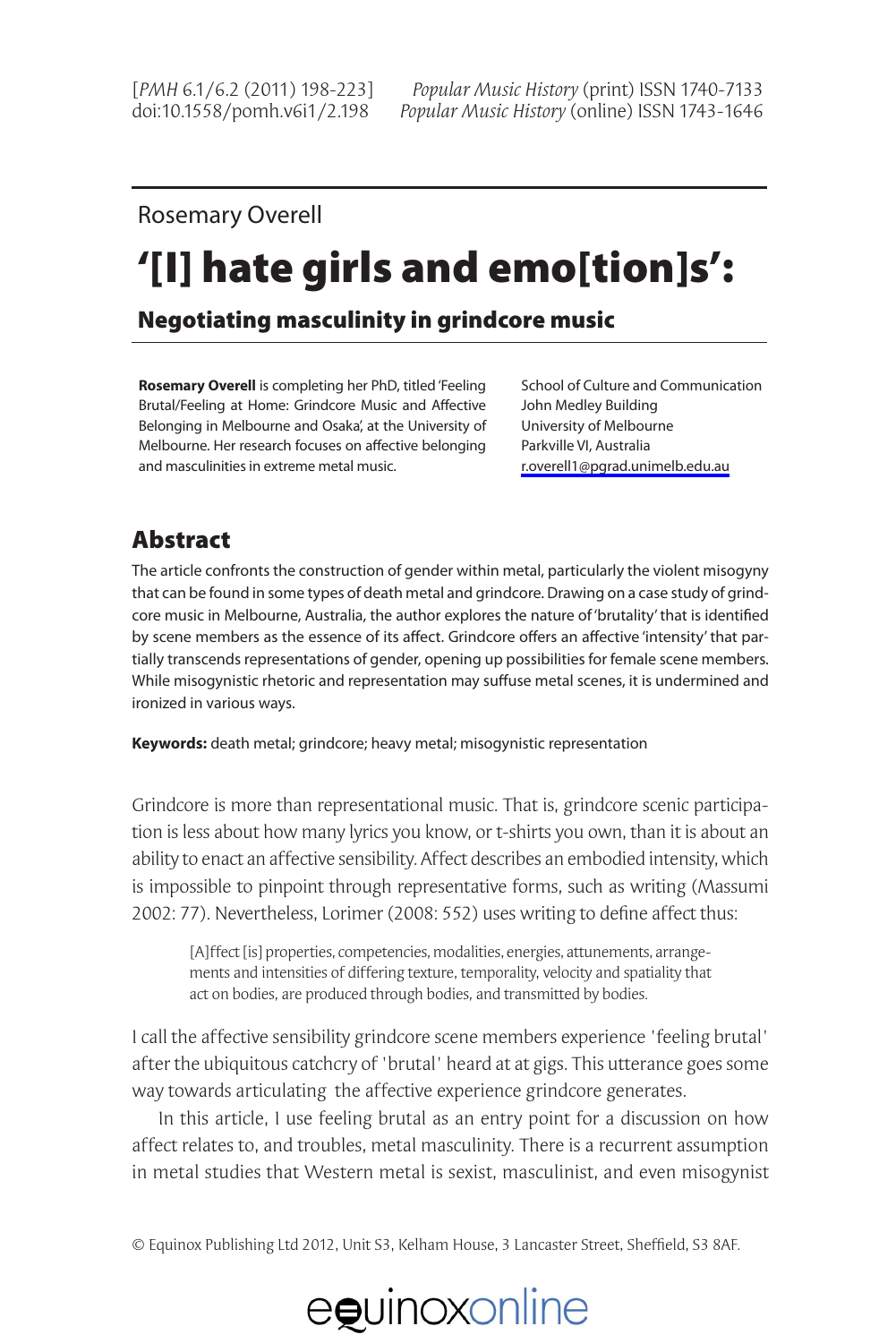(Arnett 1996; Kahn-Harris 2007; Walser 1993; Weinstein 2000). I ask whether grindcore participants really do, following a song title from band Blood Duster, 'Hate Girls and Emotions'.1 I concur that metal imagery, particularly in death metal and gore-grindcore, regularly represents women as sexualized objects at best and objects for rape, torture and murder at worst. Metal signifiers, often literally, scream masculinity. In such a masculine discourse, it is rare for metal songs to articulate emotions, which are, in Western culture, feminized. Instead, the male protagonist is busy 'doing'—battles, riding motorcycles or, in the case of death metal, killing. As Massumi (2002: 27) emphasizes, affect is not synonymous with 'emotion'. Nevertheless, the difficulty in articulating affect means that representations of its intensities depend heavily on the language of emotions. Grindcore scene members regularly experience affect as feeling brutal. However, they also avoid articulated affect, that is, emotions, because they are categorized 'feminine' in Western culture.

A focus on affect yields a more complex understanding of metallers' relation to gender. In particular, feeling brutal veers from the masculinist cognitive response to music of critical distance. Affect allows for a sense of belonging that is not entirely bound to representations of scenic status. It speaks to the intense and inarticulable experience of being at a grindcore gig.

In this article, I draw out the relation between feeling brutal and gender through a case study of grindcore music in Melbourne, Australia. In the first section, I outline how grindcore is more than representational. That is, affective. In this section, I also unpack brutal in relation to gender. In layperson's terms, brutal connotes masculinized violence. However, brutal also implies the scenic experience of affective belonging. Affect, I suggest, is coded feminine and troubles the masculine connotations of brutal. Brutal in Melbourne grindcore encompasses both meanings, and thus gestures towards masculinity and femininity.

In the second section, I offer the interview as a demonstration of masculinized brutal sociality that builds scenic belonging on a representational level. Interviews, of course, differ, depending on context. I compare my ethnographic interviews, foregrounding my position as a woman, with grindcore media interviews. Both forms of interview build belonging. Yet, my ethnographic interview—mediated by my femininity—allows more room for the articulation of affect, than the by men/ for men standard of grindcore media interviews.

Finally, in the third section, I present a close analysis of grindcore's relation to articulated affect (emotions). Through a case study of one Melbourne band's response to the pop-punk-rock genre emo, I highlight the tensions between the

1. This is a quotation from the title of a song by Melbourne grindcore band, Blood Duster, 'Hate Girls and Crusty Punx', which is on *Str8 Outta Northcote* (1998).

© Equinox Publishing Ltd 2012.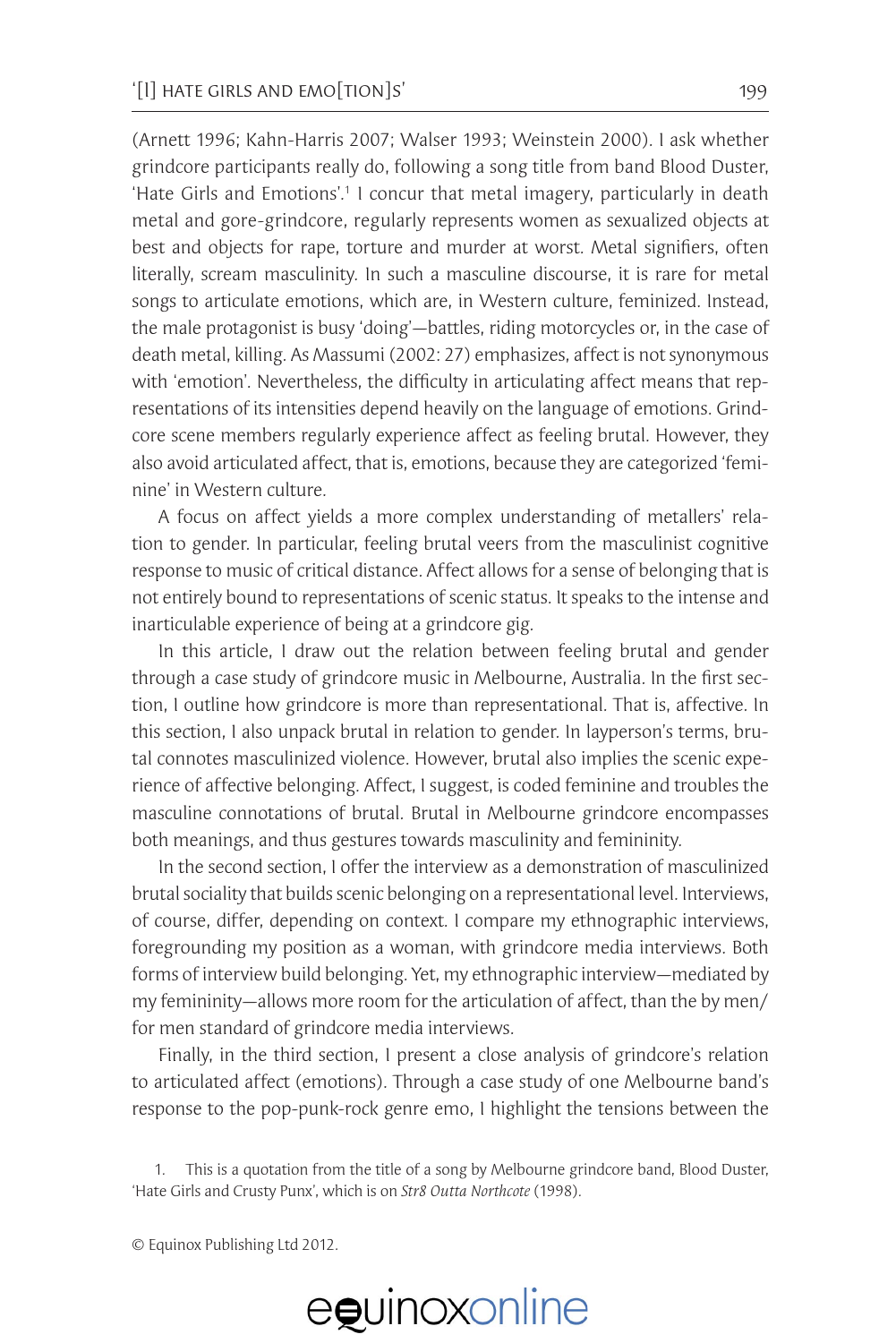experience of affect (brutal and masculine) and the articulation of affect (emotional and feminine).

## **Methods**

Thrift's (2008) work on 'non-representational theory' (NRT) informs this article. NRT advocates a shift from reading sociality as a set of static signifiers. Instead, Thrift calls for accounts of the myriad, lively, and often contradictory, sensations experienced by people through social processes. Thrift (2004) also concedes the clunkiness of the NRT moniker. He emphasizes that the privileging of affect, which NRT requires, does not assume exclusivity from representational elements. Instead, he calls for understandings of sociality as more than simply representational.

I attempt to access this more-than-ness through an ethnography of grindcore music in Melbourne. I draw on interviews conducted with 25 scene members and participant-observation at grindcore events between 2004 and 2009. Having been a member of the scene since 2003 in a fan capacity, I drew on personal contacts and employed a snowball methodology to broaden my sample. The interviews were primarily in person, with two exceptions, conducted via email. I also conducted follow-up questions over email. While the verbal medium of interviews remains representational, scene members regularly highlighted the difficulty of linguistically representing affective experiences.

## 1. Fuck…I'm dead: brutal belonging and the evacuation of 'self'

## Brutal—meaning and context

Melbourne grindcore scene members constitute belonging by generating an affective intensity, which I label feeling brutal. Brutal is also a linguistic representation. In Melbourne's scene, and globally, it is the ultimate commendation. To yell 'brutal!' at the end of a set validates the performers as authentic grindcore scene members. The speed and intensity of play, particularly, measures authenticity:

[B]rutal means any music that sounds either harsh to the ears, very heavy, or sounds aggressive/physically taxing/intense to play… 'Brutal' has ended up being bastardized into a general term of approval among people into that stuff [grindcore] (Carsten, via email).

As Carsten points out, brutal is also a 'term of approval'. In venues, on fan forums and Myspaces, brutal is a welcoming salutation. The aesthetics of grindcore also incorporate intertextual understandings of brutality. That is, brutal represents the masculine aggression and violence present in media accounts of brutal crimes, which generally focus on crimes by men, against women. Brutality, then, indicates

© Equinox Publishing Ltd 2012.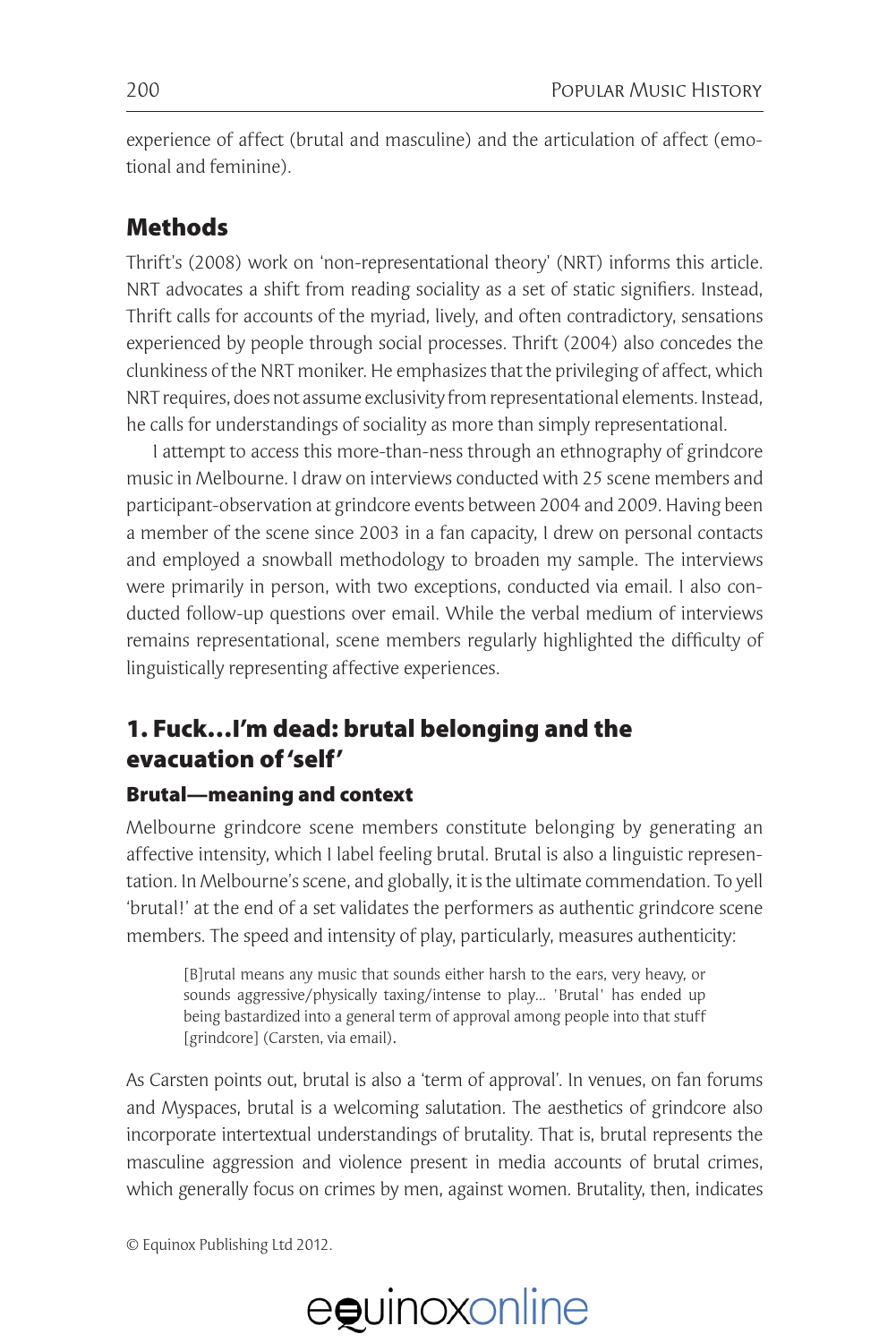grindcore's violent aesthetics, as well as the broader masculine significance of such actions:

Brutal: Punishingly hard or violent. (Mick, via email)

[Brutal] can be a…a bad thing…a brutal bashing. (Jim)

In fact, Melbourne lyricists cited media representations of crime as a significant influence:

I read about it in some… I don't know, I found it pretty disturbing where…two sixteen year olds…held up a service station with a diseased blood syringe… And I go 'fuck—that's so fucked up'… So I have to write about it. (Will)

[T]here's one song recently that I…got the idea from *Crime Investigations Australia*. About this guy who was called 'The Mornington Monster'… And he killed… his wife and kids with a bloody…spear gun. (Tommo)

Only the last example demonstrates a brutal crime where a man was the perpetrator. However, Will and Tommo's other examples regard deviant female subjects. That is, 'junkie mother[s]' and 'fucked up…young girls' who do not fit the normative parameters of femininity. Notably, these deviant females are categorized as working class. This is evident when Tommo discusses his inspiration for the song 'Barefoot and Shitfaced'. He explained how he was inspired by an article in daily Melbourne tabloid *Herald Sun* which quoted a 'junkie woman' (Tommo's words) describing a fellow resident from the Housing Commission as 'barefoot and shitfaced'. In Australia, the Housing Commission was the name of the department, established in the 1960s, charged with building public housing for low-income citizens.

### Brutality—the uncontainable self and collective belonging

However, brutality is also an affective intensity:

Firstly, to me it means something intense or uncontrolled. (Jim) Brutal means heavy, short, fast [music]…blows you away. (Anita)

Scene members experience this intensity subjectively.<sup>2</sup> However, it is also externalized onto other scene members and scenic spaces. This process builds belonging in the scene—the scene member experiences the sense of sharing their affective intensity with other people and things. Anita's articulation that it 'blows you away' indicates something of the subjective bodily sensations experienced by scene members when feeling brutal. That is, Anita alludes to the sense that a cognitized sense of coherent self, and bounded body, evaporates when experiencing grindcore. This echoes Massumi's (2002) understanding of affect and belonging

2. Jim makes this explicit: 'brutal…is quite a subjective term'.

© Equinox Publishing Ltd 2012.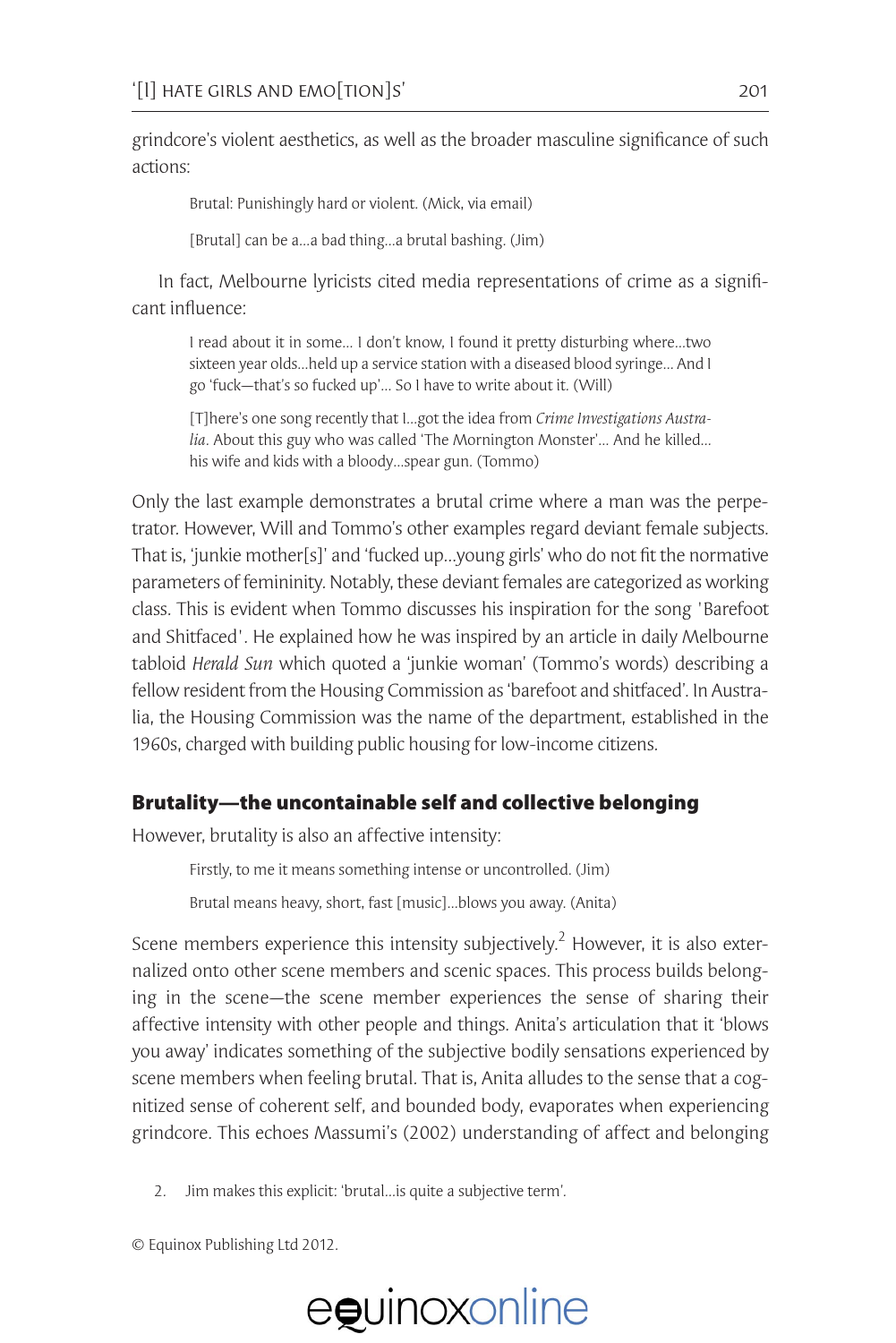as the 'openness of bodies to each other and to what they are not—the incorporeality of the event' (76).

The Melbourne gore-grind band name 'Fuck… I'm Dead' unintentionally encapsulates this evacuation of the self, through the implication that the 'I' is, in fact, 'dead' when experiencing grindcore. This 'blowing away' of the self constitutes the process of externalization. Scene members immerse themselves in scenic events—experienced as brutal affective intensities. This builds a sense of belonging with other scene members.

The process of being, and becoming, brutal demonstrates that identity is processual, rather than fixed, and more about the projection and reception of diverse intensities of selfhood, than a solid self. This is evident in Carsten's description of his favourite gig:

Every band fucking killed. Every band played the best they've ever done…just about the best thing I've ever seen and I**—**couldn't contain yourself. (Carsten)

His sense of self was uncontainable; indeed it became an Other—'you(r)'—during the gig. This highlights the process of brutal externalization. While 'I' may be 'dead', the self's transgression of the bodily borders which 'contain' it allows for an intense sense of belonging with others to a particular space and music. This echoes Thrift's (2008) suggestions that bodily proximity is more conducive to affective encounters than mediated contact. $^3$  At a gig, scene members experience brutality collectively:

It's like the audience is one big living creature. (Jim)

jagodzinski (2005: 48), in his Lacanian analysis of pop music, contends that the experience of listening to a singing voice prompts an experience of *jouissance* similar to affect. He suggests that in the moment of listening, the listener can potentially experience an exhilarating sense of disembodiment. The audience and the performer(s) become 'all voice' (56). This experience, he suggests, grants the listeners a sense of belonging with their fellow listeners, as well as performers, in the moment of listening. Notably, jagodzinski emphasizes that such an experience is 'best felt "live"' (ibid.)—a notion to which Jim appears to agree.

Feeling brutal, nevertheless, stems from an individual sense of brutal-ness. It is partly a disposition, which allows the self to immerse in external subjectivities and events. However, it is through the externalizing of this disposition, transmitted via affect, that belonging in grindcore is constituted. Without feeling brutal, one cannot authentically claim scenic belonging.

3. He also, rightly, acknowledges Brennan's (2004) findings on affective intermingling (221–22).

© Equinox Publishing Ltd 2012.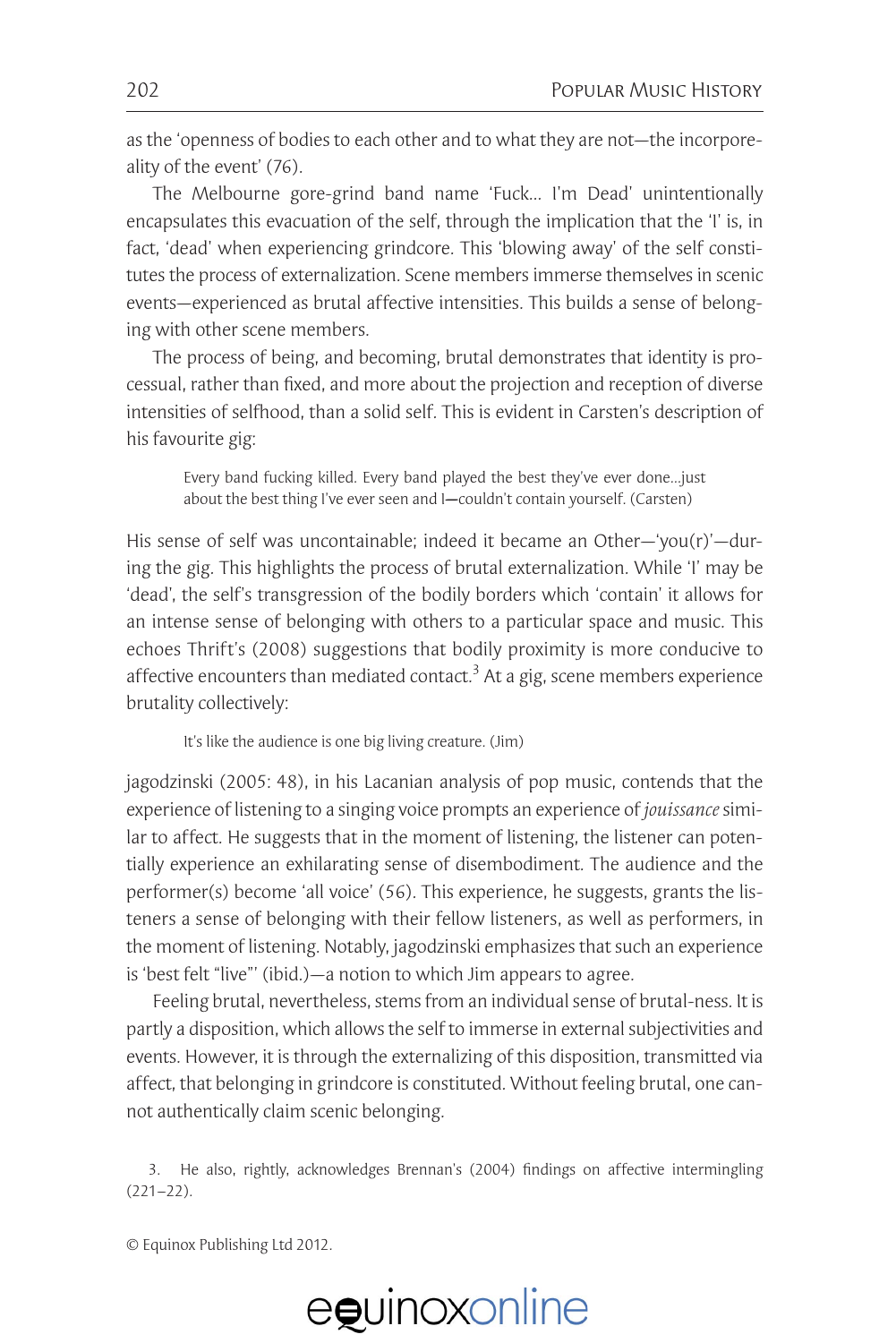### How does brutal affect impact grindcore sociality?

Massumi (1998: 59) suggests that affect suffuses 'the chaotic co-functioning' of the political, economic and cultural spheres, which he broadly dubs 'the social' (59). Thrift (2008: 207) concurs. Certainly, representation influences sociality. However, as Thrift (2008: 207) points out, sociality also uses a 'massively extended affective palette'. This manifests in what he dubs 'interactional intelligence' (207). Such intelligence depends on affective intuitions of social encounters. It is a shared and mutual expectancy of a situation or, as Thrift (2008: 208) puts it, '[a] ffect…act[s] as the corporeal sense of the communicative act'.4 One scene member's account of how he feels during gigs indicates this, evident in his difficulty in describing affect as a vague 'something':

You just like look around you and go 'hey everyone! Yeeaaaah!' You know? It's, it's—I don't know, maybe it's—I don't know…*something*, I don't know… It's just you share the love of the music. And I, I, I, I always find myself standing at gigs [*laughing*] with this huge, stupid grin plastered across my face, 'cause I just love it. And, ssssss—yeah—you've got, sort of these characters hidden in the crowd who sort of get everyone else feeling relaxed and that kind of thing. (Will, my emphasis)

Will's enthusiasm depends on sociality fostered through bodily proximity. In fact, for Will, the 'something' he describes is sociality—the act of 'shar[ing] the…music' with other scene members. Will's experience is more than simply the exclamation of 'hey everyone!' His grin derives from the inarticulable 'something' and 'ssssss' generated through affect. Such vagaries demonstrate Thrift's suggestion that the retrospective, (re)cognized description of affective experience is beyond words. It is beyond the representative structures of language.<sup>5</sup> As jagodzinski (2005: 49), again following from Lacan, points out, language 'devitalis[es] the body' through the exteriorization of affective experiences. Like Will, other scene members highlighted the difficulty of linguistically representing affective experiences:

It [going to gigs] is sort of a [*sic*] unspoken thing as well. Like, you can't really explain the way you feel. (Hayley)

It's really hard to describe… It's an energy rush. It's…nerve racking and highly exciting. (Jim)

4. Brennan's work (2004) is largely about this same intuition. See particularly her 'Introduction' (1–23), where she writes: 'The origin of affects is social in that these affects do not only arise within a particular person but also come from without' (3). She also emphasizes the biological and physiological factors present in the 'transmission' of affect (1–23 *passim*).

5. See also Wood and Smith's (2004) work on the 'soundworld'. Here, music fans and musicians display a similar difficulty in expressing affect. Their participants say, 'you can just go jjjjjjjjjjjj' (537). Massumi also discusses the impossibility of containing affect in discursive structures (2002: 1–21 *passim*).

© Equinox Publishing Ltd 2012.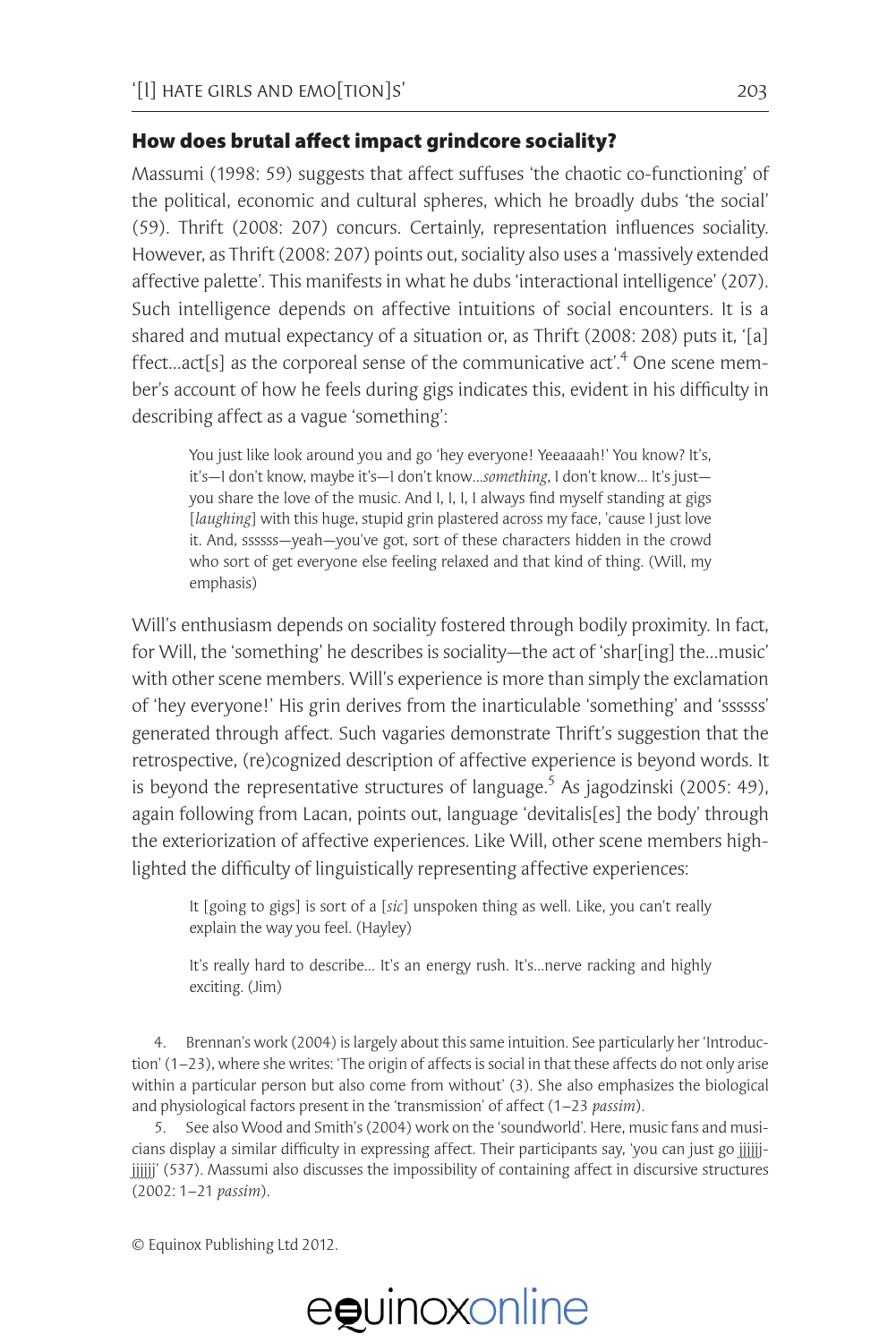It [singing] is just an expression…of that shit [*laughs*]. You know what I mean? (Graham)

For Hayley, Jim and Graham, grindcore's intensity is inarticulable. It is 'unspoken', 'hard to describe' or an expletive.

In fact, participants' descriptions of grindcore sociality lacked explicit reference to grindcore as an object for discussion or representation. Rather, they recounted an ambience where grindcore brutality is embodied in how people feel:

Oh—[I] feel pretty, what's the word? [*pause*] Can't think of the word. Comfortable! Comfortable…it's just, I don't know…there was just a lot of…good people. (Tommo)

[P]laying live I feel like I—something different comes over me when we play…or something like that…it just feels intense and the vocals are really [*hits a fist into his other hand twice*] bang, bang.… Something does sort of—you can feel something sort of come over you like 'ooorgh eurgghh' and, it is sort of kind of cool and it's just [*claps hands*]—lovin' it—you know? [*laughs*] (Will)<sup>6</sup>

These affective experiences could be understood, following from jagodzinski, as encounters with the Lacanian Real (2005: 39). That is, in the non-sense space prior to the subject's incorporation into the symbolic order as articulable language. An understanding of the brutal experience as pre-symbolic also accounts for the pleasure Tommo and Will describe ('comfortable!'; 'lovin' it—you know?') when at a gig. In the moment of brutality, when 'something different comes over' them, scene members can experience the affective *jouissance* of the pre-symbolic.

## 2. Affect and gender

### Brutal as masculine and more-than masculine

I have demonstrated how brutality enables belonging in the Melbourne scene. The sense of belonging experienced by scene members depends on the subjective ability to *be affected*, and, in the external movement, be affective. Interviewees generally glossed this as a 'good' feeling shared between performers and audience. However, affect is not necessarily an uplifting intensity. Power relations mediate affect. Gender identity, in particular, potentially enables or restrains scene members' ability to be 'blown away' by brutality.

The connotations of brutal are gendered masculine—in lay and grindcore parlance. In media representations, brutal murderers are usually men, while victims

6. Will's sense of affect's pre-cognitive and external ('something comes over you') position supports Brennan's (2004) work on the 'transmission' of affect between people, spaces and things. She offers compelling scientific evidence that such intensities are, in part, biological and move between subjects and objects through olfaction (Brennan 2004: 51–74).

© Equinox Publishing Ltd 2012.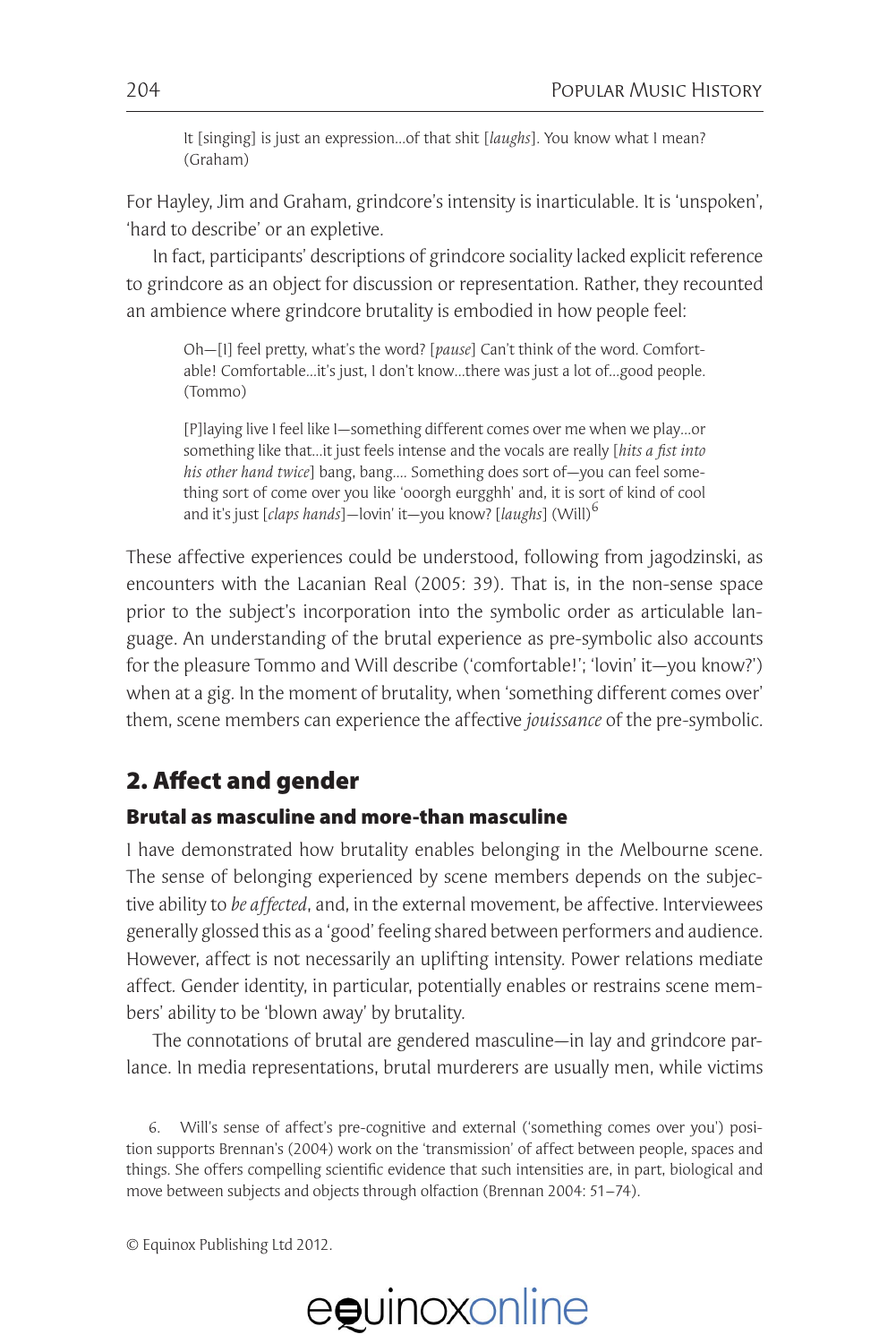of brutality are generally women.<sup>7</sup> Further, instances of extreme-metal taking the blame for male sexual violence against women are so common they are almost banal (Dunn, McFadyen and Wise, dir. 2005; Weinstein 2000).<sup>8</sup> Melbourne grindcore scene members rarely enact brutality as physical violence.<sup>9</sup> However, through its brutal sensibility, Melbourne grindcore becomes a masculine scene. This consideration of Melbourne grindcore is neat. Indeed, in terms of representation, brutal masculinity blasts from every t-shirt, lyric and line of on-stage patter. Yet, understanding brutality as also highly affective, opens the seemingly bounded 'masculine' grindcore scene to a more complex reading of gender relations.

*The brutal voice.* In grindcore, brutality is most present at live gigs. It is the affective sensations experienced by the audience and performers. However, brutality is also present, more specifically, in the voice of grindcore singers. The guttural, often pitch-shifted vocals of grindcore music distinguishes the genre from other forms of metal, particularly heavy and thrash metal. Further, non-fans often single out grindcore vocals as the key point for their dislike of the genre. During my research, I have regularly heard statements like 'oh you're writing about that roargh roargh roargh stuff? That's not music!' Grindcore's vocals push the genre from music into noise. It is here that brutal affect originates. The noise of grindcore vocals makes linguistic representation impossible. In the global grindcore scene, bands often compensate for the lack of lyrical enunciation with extensive liner notes, which include lyrics. However, in Melbourne, it is rare for bands to have printed lyrics, or lyrics at all. Tommo explains:

Well, I don't really have…lyrics—really. I cheat a bit—yeah. That song [Slowly Raped with a Chainsaw]…doesn't have any real lyrics… Yeah. Like Captain Cleanoff—he doesn't have one lyric… *He's just all noises.* (Tommo, emphasis added).

7. See Seltzer's (1998) work on serial killers, which looks particularly at the gendering of serial sexual violence. He writes that such crimes are 'nearly consisten[ly] gender[ed]…a male violence that is anti-female and anti-homosexual or more exactly a male violence that is directed at the anti-male or "*un*male"' (67). Recent examples in Melbourne media to use the phrase 'brutal' when describing crime perpetrated by a man against a woman include: the murder of Tracey Greenbury by Leigh Robinson (ninemsn 2008); Peter Caruso's murder of his wife, Rosa (Oakes and Arup 2008); and Peter Dupas' alleged killings of multiple women (Norrie 2011).

8. Perhaps the most famous example is the serial slayings conducted by Richard Ramirez in the 1980s. He claimed the song 'Night Prowler' by AC/DC was an influence on his violence. The media ran with this idea, dubbing him, incorrectly, the 'Night Stalker'.

9. The only exception being, during my fieldwork, an incident when a group of 'right-wing… Nazi' (Carsten) black metal fans attended a grindcore gig. The black-metallers picked a fight with a male scene member who was wearing a dress and a brawl ensued. The venue where it occurred is now widely black-listed as a 'Nazi pub' (Boycott the Birmingham 2007) and no longer attended by grindcore scene members.

© Equinox Publishing Ltd 2012.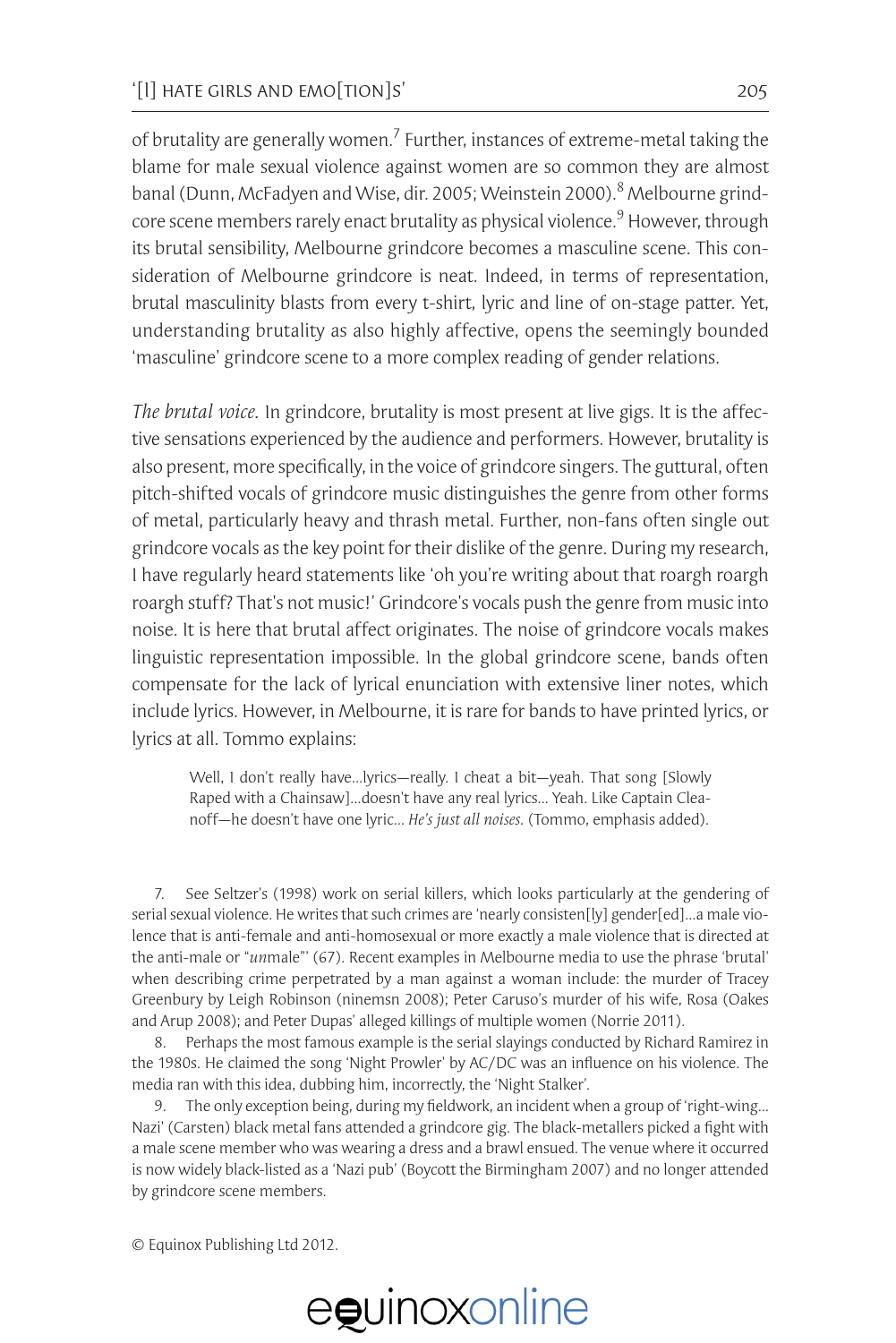For Tommo, and the singer from Adelaide band Captain Cleanoff, the vocals are 'all noises'. Tommo's phrase 'all noises' is illuminating. It recalls jagodzinski's (2005) notion of 'all voice'—that is, in the moment of becoming 'all noise', the vocalist experiences something more than the bounded masculine body. The vocals (d)evolve into Lacanian *lalangue* the pre-symbolic and pre-gendered babbling of the infant. This is the affective moment of becoming brutal. As jagodzinski points out, noise is often considered 'ugly' (206), because of its deviance from normative ideas of melodic and harmonic music. Melbourne grindcore practitioners, following global grindcore trends, constitute an ugly aesthetic. This is demonstrated in song titles and artwork. The brutal grindcore voice is also ugly, not simply because of its difference from more popular types of music, but also because of its refusal to be anchored in a gendered body. The noise of the grindcore voice is disembodied—it is not sung—and it is produced by a subject who is 'all noise' and no corporeality. The brutality of the grindcore voice challenges the stability of the symbolic order; it affronts the common-sense reading of grindcore as inherently masculine and patriarchal.

Grindcore vocals are also growled and screamed. This obviously contributes to the overarching experience of the vocals as 'all noise'. However, growling and screaming can also elucidate the relation between brutality and gender. Screaming in music is often associated with men, particularly with rock and heavy metal (Apolloni 2008; Walser 1993). However, screaming is also feminized in dominant Western culture. The horror movies, which sometimes screen alongside grindcore bands performing in Melbourne, regularly feature a cowering, screaming young woman.<sup>10</sup> Pornography, too, often includes women screaming (Jensen 2007). Men's screaming is considered feminine. In his study of non-heterosexual men and house music, Amico (2002) quoted one informant as explicitly associating screaming with women. He said: 'in our society men just don't go around screaming' (368). Further, as jagodzinski (2005) points out, highpitched screaming is associated with *castrati*, who were literally de-masculinized men, and latterly so-called 'boy bands'. Thus, screaming in music connotes both masculinity and femininity. In Melbourne's grindcore scene, I suggest, screaming constitutes the noise of brutal affect. Graham, the vocalist for Melbourne band Shagnum, explains his approach to performance:

10. The most telling example was Tasmanian band Intense Hammer Rage's tour of Melbourne in 2003. During their show at the Green Room, *Texas Chainsaw Massacre* (Hooper 1974) played on multiple screens. See my article on grindcore spaces in Melbourne, for a more indepth discussion of the homology between horror movies and Melbourne grindcore (Overell 2010).

© Equinox Publishing Ltd 2012.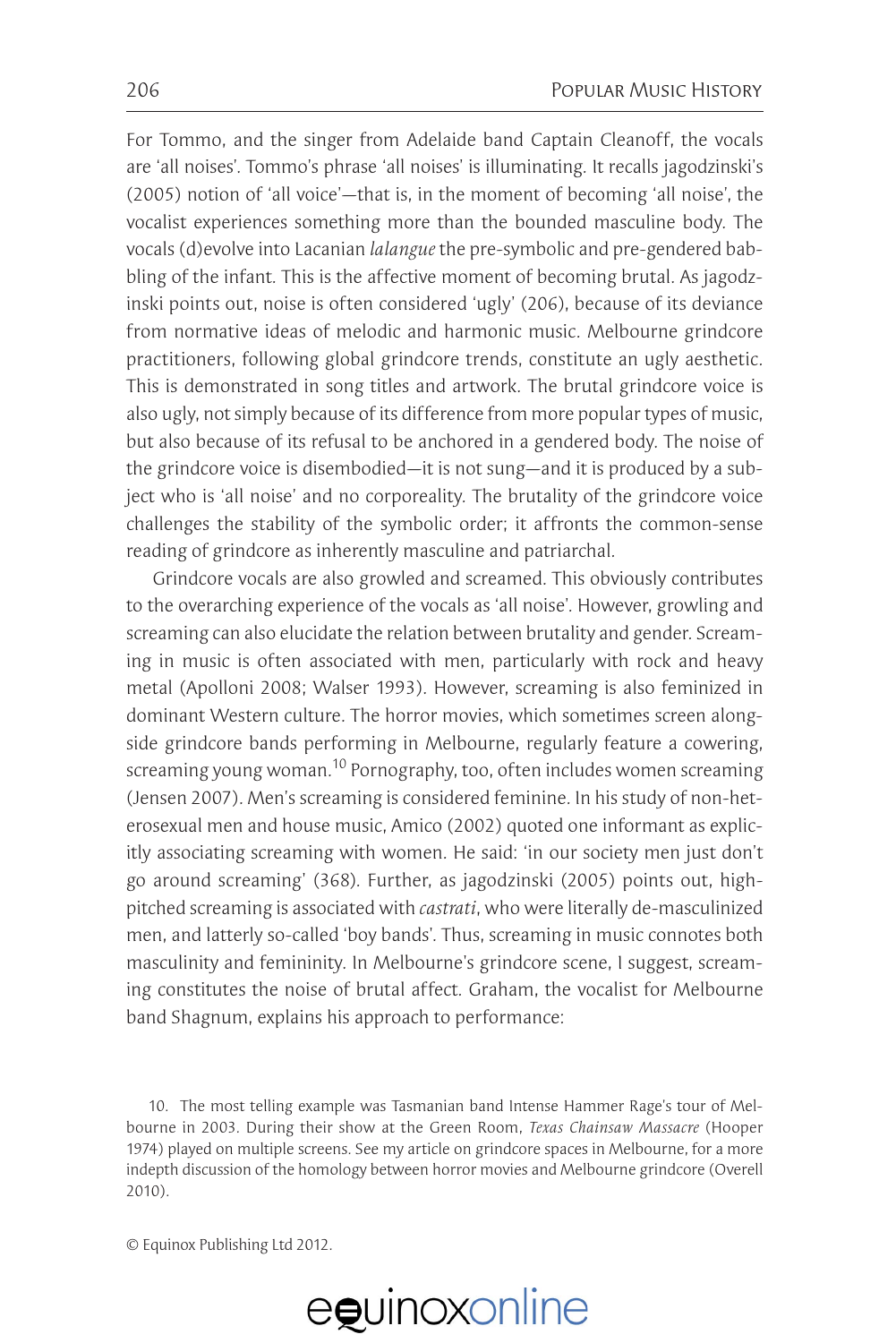### **Rosemary:** So do you have lyrics?

**Graham:** Um [pause] no—a lot of the stuff I do there—there will be set sections where I sing set lyrics, and then stuff in between, generally just comes out, ah... I just scream, 'cause I just feel like screaming… I don't wanna, I mean, I find with some lyrics that it's really trying to intellectualise yourself and make yourself people'll think 'oh wow—there's—'… [T]here's some people that really—that is their calling, to write lyrics and have songs, like, songwriters basically. I'm not one of them—I just enjoy having a yell and getting the shit out of me, basically.

He concurs that Shagnum does have lyrics—though they are inaudible—which come from a cerebral, 'intellectual' place. Cerebrality and intellectualism are, of course, masculine traits. However, what Graham really enjoys is 'just screaming… having a yell'. His account of the pleasure of screaming is notable in that he positions it as the 'stuff in between' representation (the lyrics). That is, for Graham, screaming is outside the symbolic order. It is noise. The noise in between representation, and its affective potential, has been explored by other cultural studies of music (jagodzinski 2005; Smith 2000). However, these have focused on popular and classical music. Further, particularly in Smith's study, focus is placed on the near-absence of sound in between music. To follow Graham's understanding, however, of the in-between of grindcore vocals as screaming noise yields an excess of sound. This excess is feminine. In dominant, Western culture, excessive noise chattering, nagging and, indeed, screaming—is feminized. Screaming, in particular, is associated with 'hysterical' women (Dolar 2006: 69). Graham's embrace of the in between moments of screaming, then, temporarily challenge his masculine identity. The space of the scream is beyond 'intellectual[ism]' where Graham can take pleasure in transgressing the bounds of masculinity to revel in the excess of screaming.

Melbourne bands The Kill, Super Fun Happy Slide, Vaginal Carnage and Roskopp use pitch-shifted vocals. Common in global gore-grind, pitch-shifters down-tune vocal screams to sound like a growl or gurgle. When growling, the masculine body is further displaced, the voice separates from the human body in a moment that jagodzinski (2005: 205) describes as 'becoming-animal'. This concept refers to the sound of the scream, 'stuck' (205) in the throat of the screamer. Growling is neither part of the symbolic order of speech, nor is it the affective *jouissance* of screaming. Like screaming, it is un-gendered and disembodied. However, when asked to describe the experience of performing, vocalists never mentioned growling or gurgling. Instead, they focused on screaming or making noise as the key moment of pleasure. This was even the case for vocalists who alternated between pitch-shifted and screamed vocals. Zak, the vocalist for Roskopp, described how it took practice to make pitch-shifted vocals feel 'natural':

© Equinox Publishing Ltd 2012.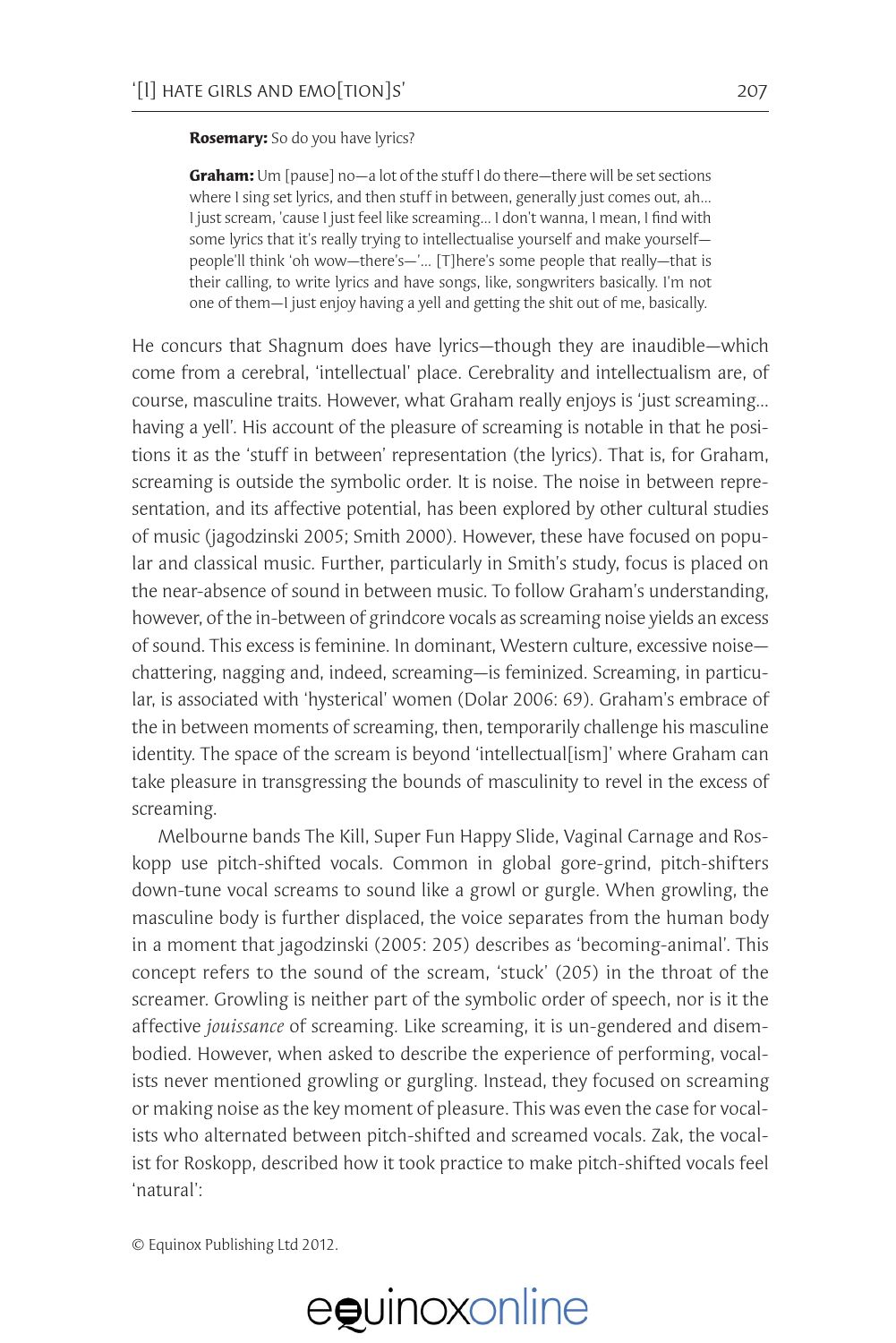I've, I've always just sort of done it and sort of experiments at practice with the pitch-shifter, though so, it feels really natural. (Zak)

Here, Zak acknowledges a sense that the technology of the pitch-shifter mediates the brutally affective experience (the Real) of screaming. Onstage, the brutal voice is expressed through noise and screaming. In the next section, I discuss what happens when scene members were asked to articulate the experience of brutality, and how this relates to masculinity, in the ethnographic interview.

### Brutal responses in the ethnographic interview

Articulated affect is feminized as 'emotion' or 'feelings'. My requests to articulate 'feelings' regarding live grindcore performances were often met with awkwardness:

**Tommo:** [T]his'll sound a bit funny—it [watching a band] gives me a warm feeling! [*laughs*]

**Rosemary:** So, how do you feel, like, say in [Melbourne band] Shagnum, when you're 'in the moment'—performing?

**Graham:** Um, [pause] pretty, yeah, pretty—I don't know… Um, it's—is—I actually haven't been asked that before! [*laughs*]

Tommo distances himself from the 'warm feeling'—affect—which live performances prompt through the acknowledgement that it 'sound[s]…funny' for a man to articulate affect. Both respondents use laughter to distance themselves from their affective responses.

The male aversion to articulation of feelings is, of course, culturally constructed and much discussed by feminists (Jensen 2007; Plumwood 1994) and even metal scholars (Walser 1993).<sup>11</sup> Affect is often erroneously elided with 'emotions', coded as female. However, as Massumi points out, affect is a 'pre-personal intensity corresponding to…an augmentation or diminution in that body's capacity to act…an encounter between the affected body and a second, affecting, body' (in Deleuze and Guattari 1987: xvi). This differs from emotion, which is the outward display of feelings, based on one's subjective history.

Elaborating on Massumi, I consider 'feelings' an articulation of affect. They are informed by history and culture in the sense that the shift from affect (something more than representational) to feeling (signified as emotion) is cognitive. The forced articulation of affect in the ethnographic interview troubles bru-

© Equinox Publishing Ltd 2012.

<sup>11.</sup> However, despite an awareness of the problematics of coding feeling, and thus affect, 'feminine', a large proportion of affect studies remain in 'Women's Studies' faculties (Clough 2007).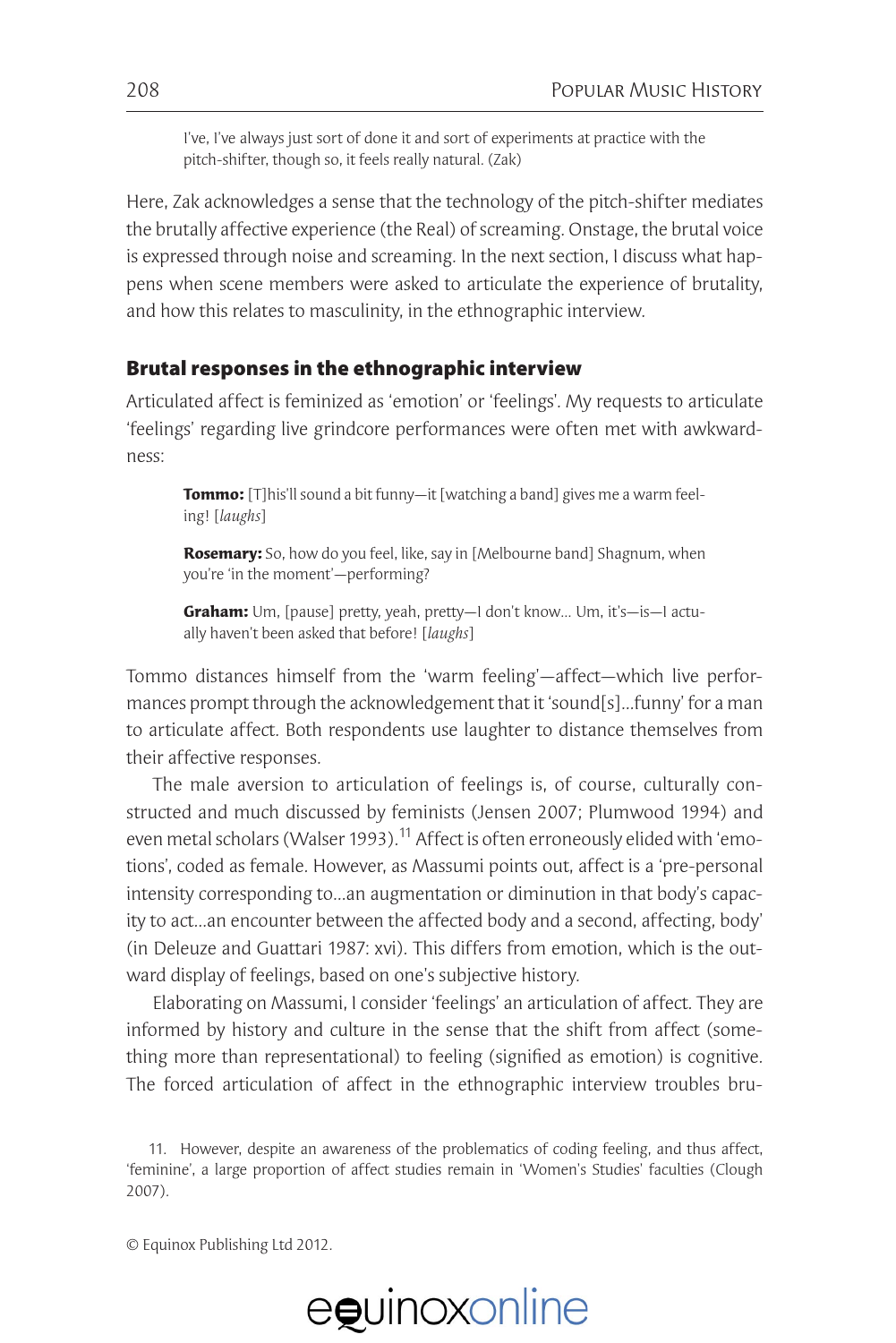tal's masculine connotations. To articulate feeling is to acknowledge the 'blowing away' of the (masculine) self in the affective moment. Popular rock music is male-dominated. Yet, pop-rock performers are expected to express emotion on cue to fulfil their status as authentic artists and appeal to a wide audience. Extreme metal, including grindcore, is just as masculinist. However, the marginality of extreme-metal, and its proponents' aversion to rock aesthetics, means that verbally articulated affect is incongruous. Chart success is unlikely, and rarely a goal for extreme-metallers (Kahn-Harris 2007). Instead, they appeal to listeners, partly through blunt representations of masculinity, who share their brutal disposition. Indeed, the affective, uncontainability of the self in grindcore contexts is referenced, but also recuperated in the 'Fuck… I'm Dead' moniker. The swearword 'fuck' aligns the band with the supposed coarseness of male culture. The taboo of swearing also draws attention away from the notion of the self becoming 'dead'. The controversial use of 'fuck' becomes the focus.<sup>12</sup>

My respondents' awkwardness partly reflects my diversion from the standard interview and interviewer. As Graham notes above, it is rare for metallers to be asked about feelings in interviews. Firstly, my position, as a woman, was unusual. A look at contributors to global extreme metal magazine, *Terrorizer*, shows that the reporters are mainly men, though the editor is a woman (Terrorizer, n.d.). My gender, I believe, contributed to repeated questions about why I was studying grindcore and whether I 'really' liked it. When I revealed that my partner was a band member, interviewees generally took this as the only acceptable explanation for my presence in the scene and my academic interest. This matches the popular assumption that women generally form the periphery of rock scenes—as fans, groupies and 'girlfriends' (Apolloni 2008; cf. Garber and McRobbie [1975] 1976).

### Case study: Blood Duster

Apart from the gender of most interviewers of grindcore musicians, the interview structure fosters a masculine perspective.<sup>13</sup> 'Feminine' areas such as emotions are rarely discussed. Keeping it brutal means keeping it manly. Melbourne group Blood Duster is Australia's most successful grindcore band. A brief analysis of their media interviews demonstrates the normative masculine tone. I located four interviews with the band, in local and foreign press. This may seem a small

12. One acquaintance, not a scene member, on hearing my research was on the Arthouse, said 'oh I just love the band names they put up on the blackboard at the front—Fuck… I'm Dead—hilarious'.

13. The masculinist bias of media interviews is not peculiar to grindcore, or even extrememetal. As Connell (2000: 81) demonstrates in his ethnography of masculinity and sports, 'media talk' reinforces dominant conceptions of masculinity.

© Equinox Publishing Ltd 2012.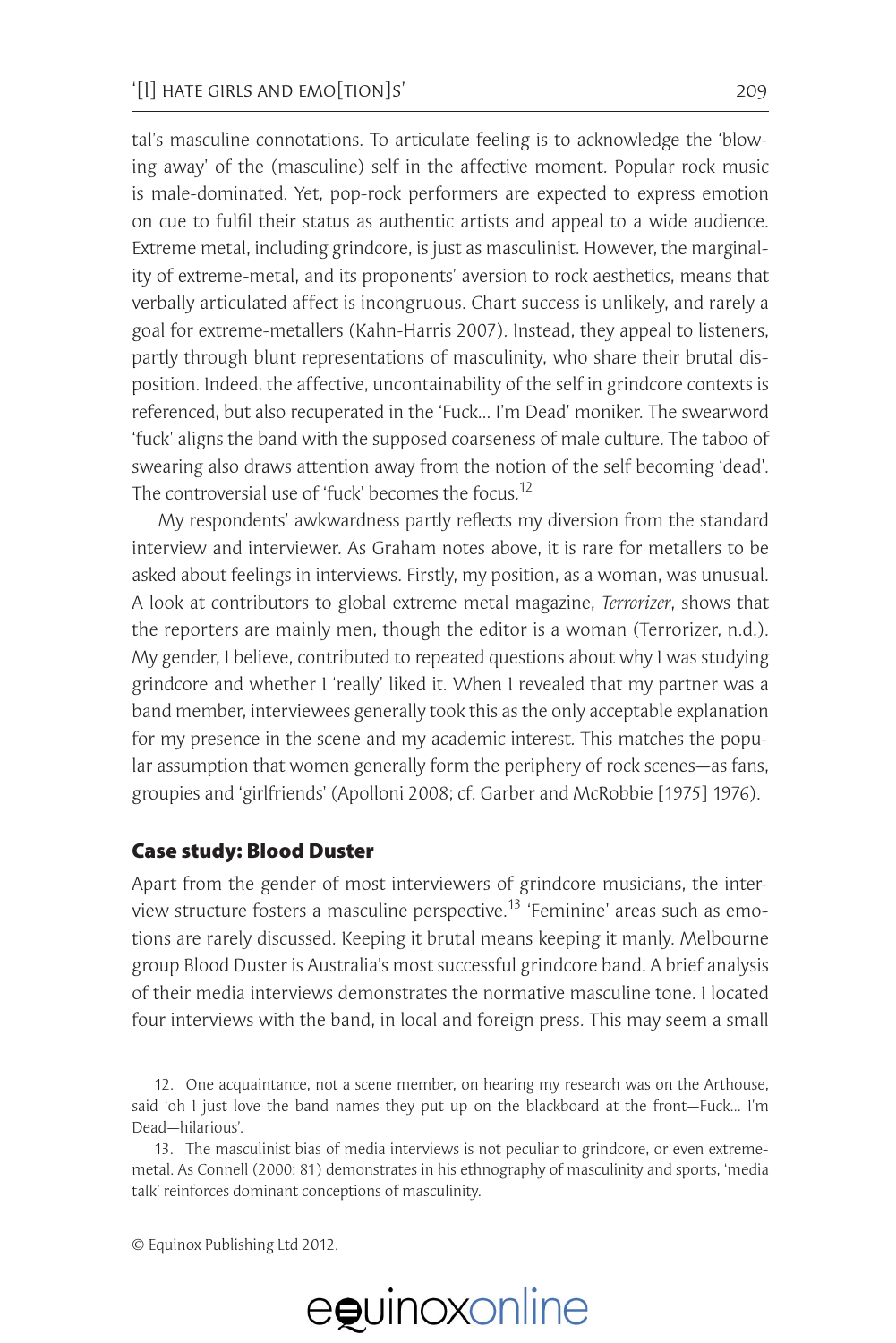number. However, relative to other Melburnian bands, this is significant, particularly because they are interviewed in *Terrorizer* (Christ 2009) and mainstream Australian rock press *Beat* (Wang 2007), as well as fanzines (Goreripper 2007; Ward, n.d.).

Firstly, it is noteworthy that all the interviewers used pseudonyms or nicknames. This suggests a fluid gender identity, for instance the handle 'Goreripper', or indeed any of the names, could be appropriated by either sex. However, the specific reference to the penis in two of the pseudonyms suggests that, even if one is a woman, it is better to identify as a man when interviewing grindcore musicians. The first is 'Nutso' Ward (n.d.), who interviewed Blood Duster for Sydney punk/metal zine *Unbelievably Bad*. Second is 'Bobus Wang' (2007), who interviewed the band for *Beat*. Here, I will focus on Ward's interview.

The *Unbelievably Bad* interview begins with a standard dialogue about the band's upcoming tour (Ward n.d.: 46). However, the interview becomes (brutally) masculine when discussion turns to the band's DVD *The Shape of Death to Come*  (Blood Duster, 2005). Interviewee, Jason P. C.,<sup>14</sup> provides information that the disc features multiple 'tittie [and]…cunt shots' (Ward n.d.: 47). For Jason, this fits into the band's image as tasteless. He notes, 'we know…we can show a vagina as long as there's no penetration' (Ward n.d.: 46), conceding that the pornography on the DVD is an attempt to push legal parameters. Ward rises to Jason's introduction of pornographic subject matter by adopting the tone of a 'mate', swapping stories about female conquests:

I remember seeing you at Caringbah nearly a year ago and before the show the whole band was watching…while Tony ['Tonebone' Forde—vocalist] tried to pick up some chick. Apparently you needed one final shot to complete the DVD (Ward n.d.: 46).

Jason responds in a similarly matey way—imparting details of Tony's dalliances and describing how they incorporated footage of them into the DVD:

We got some…cool shots of him fucking this chick in Perth somewhere. He had her doing all kinds of shit and we thought it was hilarious—we all watched it the next day… [H]e's doing like full porno talk (Ward n.d.: 46).

Ward and Jason's conversation depends on understanding that women are sexual objects to be 'fuck[ed]', watched, re-watched and described by men. Importantly, the interviewer's identification as a masculine mate of Jason's allowed Jason to move from being a band-member recounting details of musical conquests, to a mate recounting sexual conquests. Further, the matieness that surrounds the con-

14. His name being a joke on 'politically correct'—he and his band deliberate try to be politically *in*correct.

© Equinox Publishing Ltd 2012.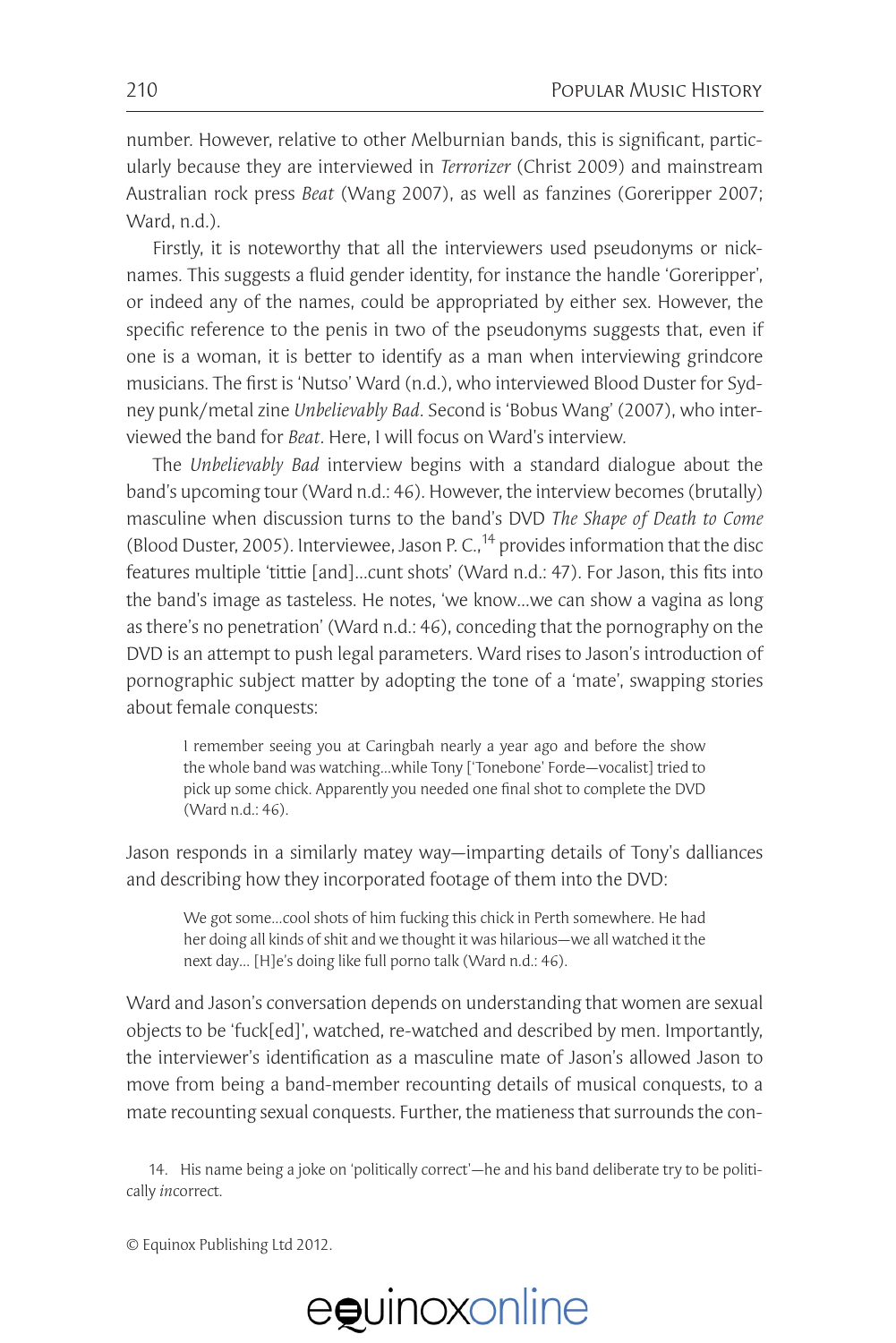sumption of pornography normalizes, via complicity, the objectification and degradation of women that most pornography expresses (Jensen 2007).<sup>15</sup>

The rest of the interview follows this masculinist structure. Jason recounts a tale of an 'uptight' American grind band who took offence at his repeated reference to his partner as a 'cunt' (Ward n.d.: 46). Ward heartily agrees with Jason that this is outrageous; though still, apparently, an amusing—'classic'—anecdote (Ward n.d.: 46).16

The process of objectification allows the subject, doing the objectifying, to experience wholeness, in the face of the amputated partiality of the object. However, Jensen (2007) notes an interesting paradox within the objectifying process of pornography consumption. He suggests that male pornography consumers use pornography to objectify themselves (113–14). That is, pornography produces an 'emotional numbness' (113) which avoids facing sex as 'always *more than a physical act*' (114, my emphasis). For Jensen, this process maintains dominant masculinity, which represses female-coded emotions (26).

The avoidance of emotions is evident in the Blood Duster interviews I studied. They work in a cerebral, cognitive mode. That is, both Jason (he is the only band member to participate in interviews) and the interviewer appear to have calculated, clever responses, which always shy away from articulating affect. However, in such discussions masculinity depends on a relation to arguably the most affective of human experiences: sexual intercourse. The feminine Other is not simply the physical female—or in Wang's (2007) words, a 'gooey vagoo' (n.p.)—it is affect. Thus, it is necessary for both interviewer and interviewee to maintain distance from sex's affective elements. Sex, like the women and feminized emotions it prompts, becomes an object. It is something to be watched, categorized into bests, and discussed with detachment.

Thus, in my interviews, it was common for male interviewees to assert their masculinity through crass descriptions of sex and gender. Such responses evaded the necessity of speaking feminized feelings when articulating affect. In response

15. Jensen (2007) describes pornography's 'whisper' (33) to men as the voice of a friend who validates the male subject's masculinity by approving of pornography consumption: 'It's okay, you really are a man, you really can be a man…if you come into my world' (ibid.). He also notes that, in Western culture, most men are introduced to pornography as teens, through their male peergroup (38–40).

16. Other Blood Duster interviews follow a similar matey and sexist tone. *Terrorizer* asks: 'Which European country does the best porn?' (Christ 2009). *Beat*'s Bobus Wang (2007) enquires: 'Which Suicide Girl would you most enjoy throwing one up? Personally I'd rev the guts out of that Ciara chick'. These interviews depend on the construction of a feminine Other to the interviewers', and interviewee's, brutal masculinity. The female figure is objectified in the bluntest manner: she becomes 'guts' (Wang 2007: n.p.); 'tits' (Christ 2009) and the ubiquitous 'cunt' (Christ 2009; Wang 2007; Ward n.d.) to be 'rev[ved]' (Wang 2007); 'pick[ed] up' and 'fucked' (Ward n.d.).

© Equinox Publishing Ltd 2012.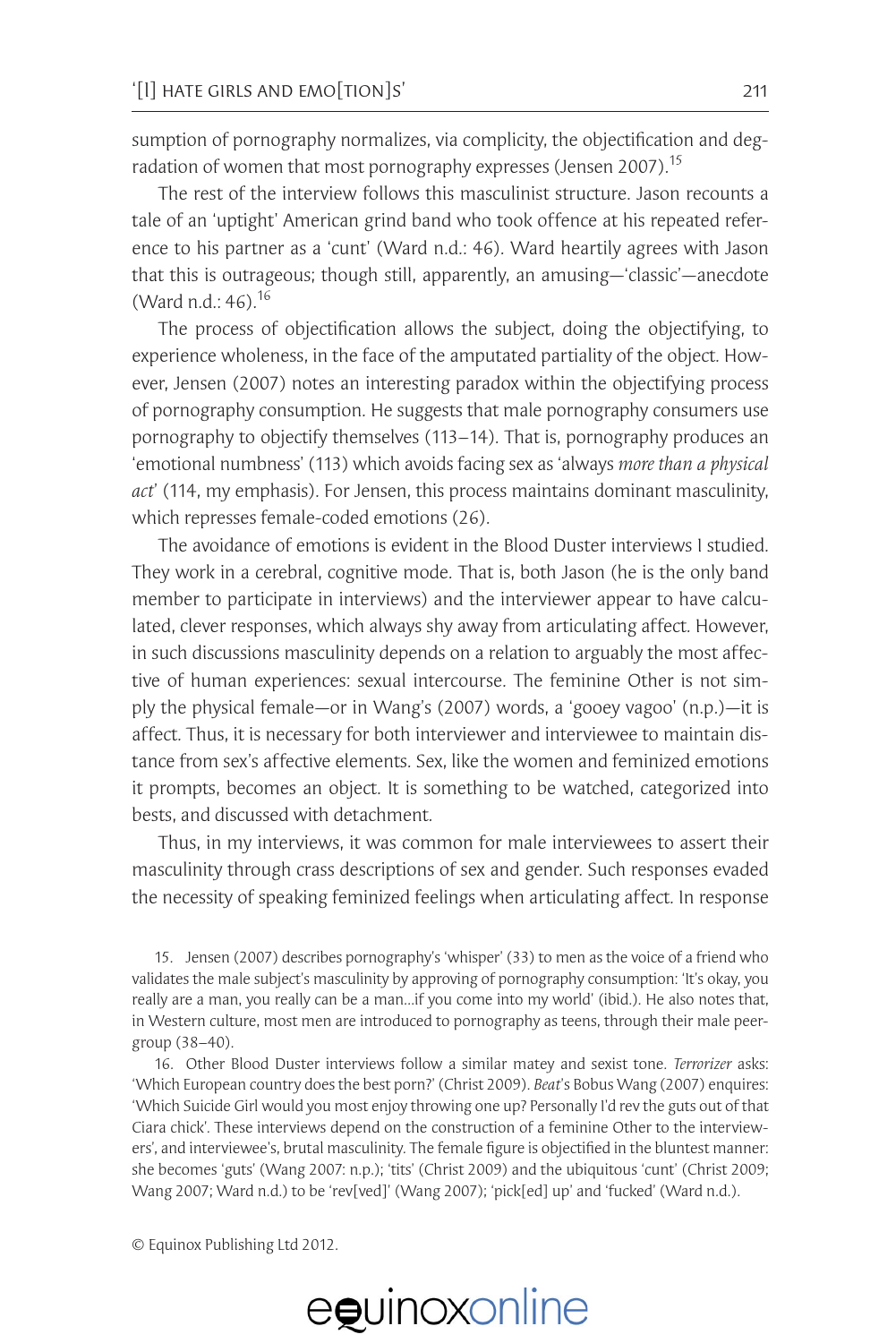to a question about affect and performance, Leon asserted his masculinity through the literal invocation of the phallus:

**Rosemary:** …So how does it feel when you're up there [onstage]?

**Leon:** A group of friends who are just being dicks.

Thus, for Leon, being brutal is synonymous with being male—represented by the phallic slang 'dick'.

## Feeling brutal/feeling ambiguous

Blood Duster's misogynistic 'brutality' is not indicative of the entire Melbourne grindcore scene, nor does it mean that a brutal disposition excludes affect. On the contrary, brutality as something not articulable through speech or representation, that is, 'feeling brutal', suffuses the grindcore scene. However, the moment of articulation—necessary to the ethnographic interview—requires recognition of brutality's affectiveness and a compartmentalization of such intensities into speech. Speech's inadequacies locate affect in the emotional and, thus, a feminine, register. For some respondents, my identity as a woman perhaps allowed a greater exploration of affective experience. Tommo, despite feeling 'funny', still conceded to experiencing the intensity of a gig affectively. Zak also described the affective experience in detail:

[G]enerally it's…sort of excitement. That kind of music, I think, um…sort of really strikes me more than, anything else does. I don't get the same kind of feeling from anything else. And, generally, no other music really sort of holds my attention, sort of, yeah, has the lasting, or strong sort of presence, as that. But, um, yeah, it's sort of, um, an excitement. And I find when I'm watching bands as well, it's—it's a funny thing… (Zak)

Further, discussions of the reactionary politics of black metal as well as goregrindcore prompted a certain amount of reflexivity regarding misogyny in the scene. Many interviewees acknowledged grindcore's own reactionary elements and were emphatic that grindcore's apparent misogyny is, or *should* be, expressed from a critical distance:

[W]ith gore-grind for instance, in America, there was a lot of…really shitty bands that were like really, …misogynistic, and, um, like just those sort of oneman bedroom bands that—when you look at it—you know, okay, this is obviously some sort of frustrated redneck guy who's seen all these bands with porn on the covers and shit. And thought 'oh cool! This is a good way to fucking write songs about…women who I hate' (Carsten)

Carsten's critique employs typical elements of distinction. Carsten is 'obviously', being a true grind fan, able to recognize 'shitty' gore-grind as being the work of a

© Equinox Publishing Ltd 2012.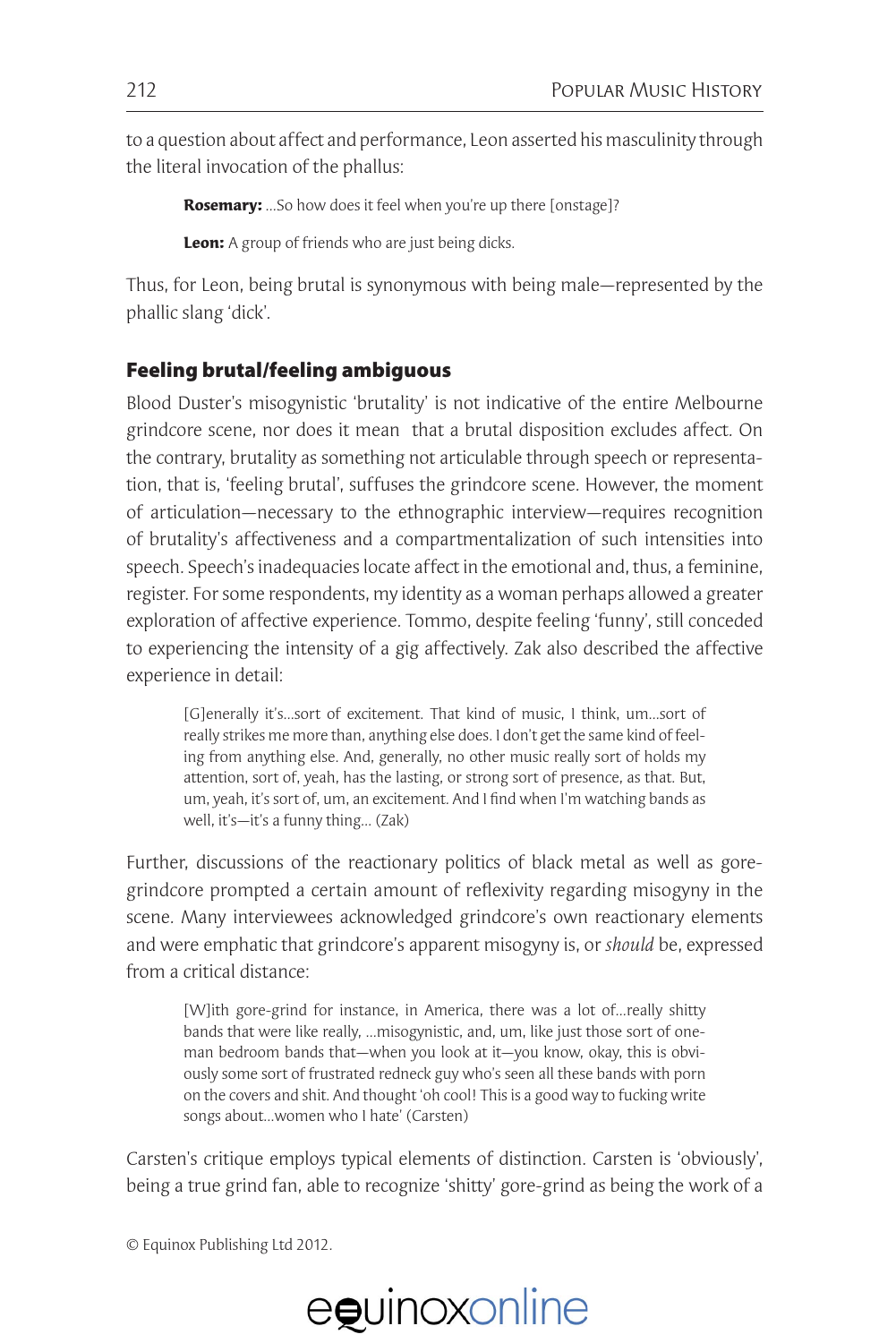(lower-class) 'redneck guy' unable to distance himself from the implied irony of pornography on gore-grind album covers. While scene members were generally assertive in their outrage at neo-Nazi black metal, their encounters with reactionary politics, in particular misogyny, in grindcore were more ambiguous:

I'm not singing about stuff like a lot of the gore-grind bands sing about… I find that, I mean, I can have a chuckle with all of them about—you know—some funny stuff they say or whatever—but I'm not into—into the violence and kind of, um, I guess the porn side of it as well, I'm not into that at all, either. (Graham)

Graham asserts he is 'not into [gore-grind] at all'. Yet, he admits that he does take an interest in the genre as humorous. That is, Graham feels he is able to assume the distance needed to find gore-grind's misogyny amusing while also claiming to be 'not into…the violence and…the porn' represented in the genre's lyrics and artwork.

## 3. Burning emos—disavowing articulated emotions in grindcore

## Emo, femininity and grindcore

Grindcore scene members' ambiguous relation to distanced/affective engagement with grindcore music is even more apparent concerning 'emo' music. Emo is a type of punk music characterized by its lyrical depictions of emotions (hence the 'emo' moniker). Musically, emo has heavy, punk riffs, interspersed with melodic, quieter parts. Vocalists wail, or scream lyrics during the heavy parts and sing during the quieter sections. Emo's chart success, particularly in the 2000s, led to a visible emo youth culture. Emo fans were identified in the media, particularly after a series of emo panics related to self-harm and suicide (ABC4 2007; CBS 47 2007; Fox 11 2007; TCN 7 2007; TCN 9 2007; WDAZ 2007). The media created a folk devil out of emos. They emphasized their androgynous 'uniform' of dark make-up, 'girls' jeans' and long fringes, as well as emos' supposed ascription to 'depressed' attitudes (ABC4 2007).

As Thornton (1996) points out, music cultures require an Other to maintain a sense of coherent scenic identity. Such Others are more likely to be from interdependent or related scenes. The relative musical similarities between the heavy parts of emo songs and grindcore make emo a proximate target of Othering by grindcore scene members. Scene members constitute emo's Otherness along gender lines. They position themselves as brutally masculine. Emo, on the other hand, is feminized. One online 'Grindcore Lifestyle' group declares it is 'anti-emo' (esclavodelgrind 2008) and has this to say to 'emo scen[e] fags': 'go fuck yourself [*sic*]!!!!' (esclavodelgrind 2008). Emo's association with femininity makes it

© Equinox Publishing Ltd 2012.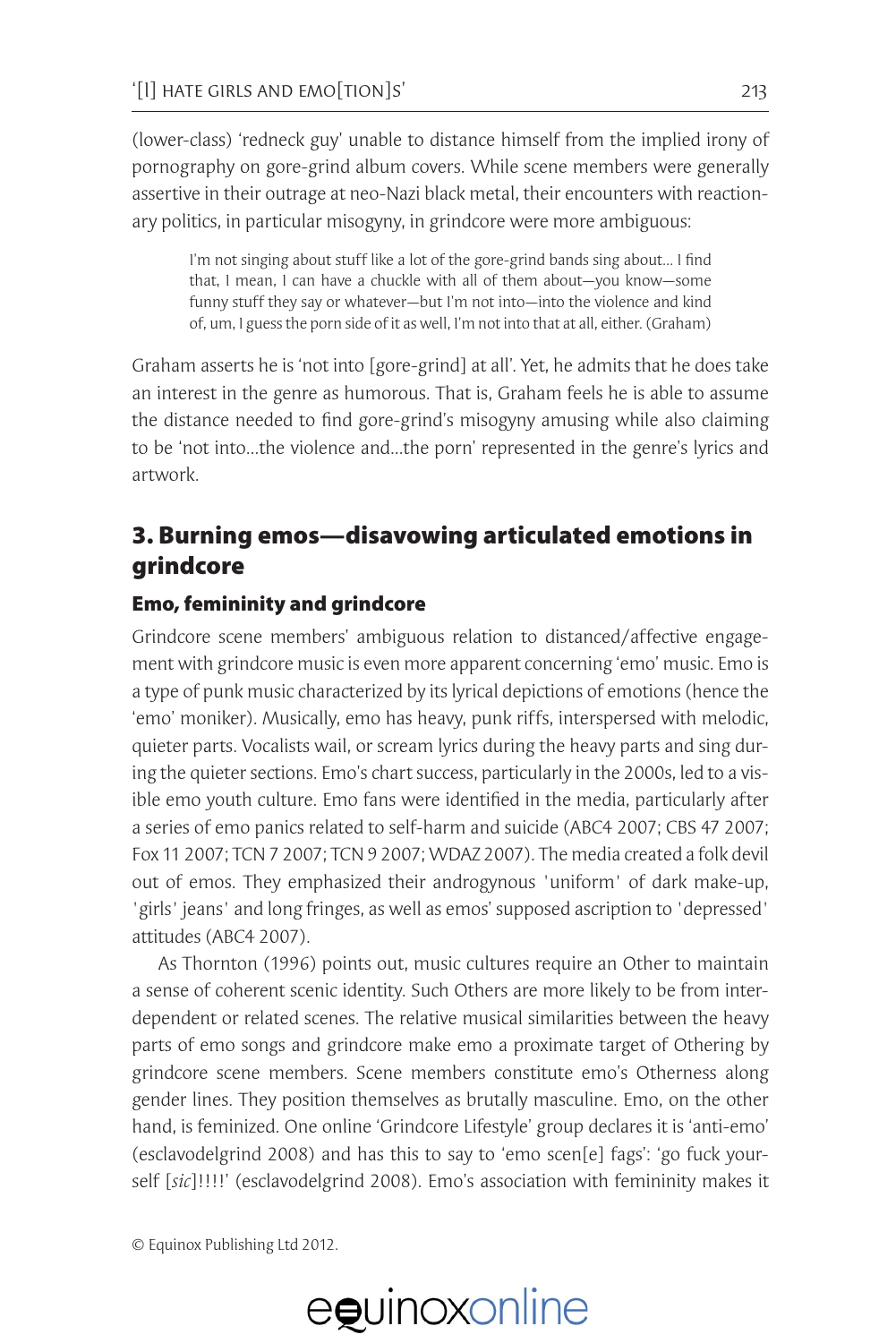emphatically, as one online grindcore fan put it, 'Not Brutal At ALL'<sup>17</sup> (Aric-Anti-Emo-RickrollKing! 2008).18

Emo's femininity is not solely associated with surface signifiers of femaleness—women's clothing and make-up. The emotional nature of emo music cements its position as feminine. From a musicological perspective, emo regularly employs minor chords. In Western culture, such chords connote sadness and tragedy, due chiefly to their association with apparently sad classical music and their later use in pop-ballads from the 1960s onwards (Krims 2007). Minor chords are unusual in rock and metal music, which follow a major chord structure. Minor chords' association with feminized music genres position emo as generically female.

Emo's lyrical themes also constitute emo as feminine, because emo focuses on the culturally feminized realm of feelings.<sup>19</sup> Further and unlike metal, or even most rock music, emo presents a passive lyrical perspective. Emo and rock both focus on human relationships for lyrical material. However, emo lyrics position the masculine narrator (emo bands being almost entirely male) as a passive victim within such, heterosexual, relations. This differs from both rock and metal music.

Emo men have plenty to articulate, but not much to do. The lyrics to a Hawthorne Heights' (2004) song, 'Ohio is for Lovers', are illustrative. This song focuses on a female partner being unfaithful. However, rather than deferring an articulated response onto a plea to another 'girl' to be 'his', the male lyricist / singer wails 'I can't make it on my own'. He goes on to outline how he will surely die without his female partner: 'fall[ing] asleep…until my final breath is gone'. The male protagonist is passive. Instead, the woman is, sadistically, active:

17. The full quote reads thus: 'the USED[a popular emo band]?!?!? Thats [*sic*] Not Brutal At ALL!!!! Im [*sic*] Mean BRUTAL!!!!… NOT EMO CUT YOUR THROTE [*sic*]\*\*\*\*!!!!!!!!!!' (Aric-Anti-Emo-RickrollKing! 2008). It was a reply to a post with the topic 'Brutal Song Names?' The homophobic response to emo echoes heavy metal's response to glam metal in the 1980s. Walser (1993) discusses heavy-metallers' obsession with denouncing glam as inauthentically 'feminine' in heavy metal fan media. He cites one fanzine that offered thrash metalheads a sticker declaring 'No Glam Fags! All Metal! No Make-up!' (Walser 1993: 130).

18. Mainstream heavy musicians also categorize emo as pejoratively female. Maynard James Keenan of hard rock band Tool describes male emo performers and fans as 'pussy-ass, makeup-wearing…mama's boys' (Draiman 2006: 67). Clearly, Keenan is a man concerned with emphasising his masculinity. The band's name means, in his words, 'exactly what it sounds like: It's a big dick. It's a wrench…we are…your tool; use us as a catalyst in your process of finding out whatever it is you need to find out, or whatever it is you're trying to achieve' (Zappa 1994: 15).

19. As Aklaksen (2006) points out, such lyrics are also, contradictorily, misogynist—regarding fantasized acts of violence against women who have wronged them. See also Greenwald (2003) and Simon and Kelley (2007) for journalistic discussions on emo and misogyny.

© Equinox Publishing Ltd 2012.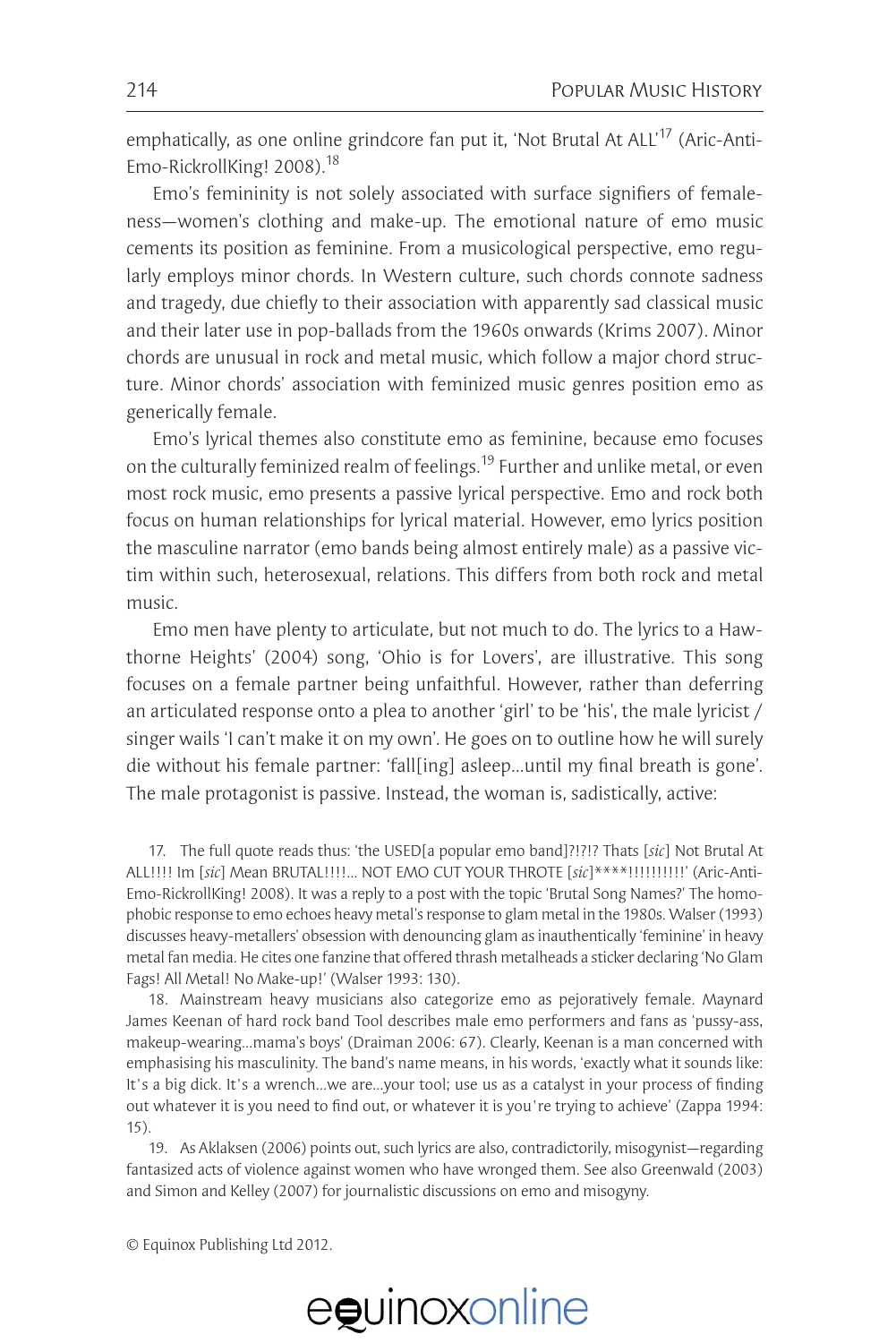You kill me … You kill me well You like it too (ibid.).

### Blood Duster and emo

All Melbourne interviewees professed a dislike of emo. However, Blood Duster's response, again, illustrates grindcore's complex relation to affect and masculinity.

In 2007, Blood Duster released the album *Lyden Na*. It featured the song, 'THE NIGHT THEY BURNED OLD EMO DOWN' (TNTBOED), which regards 'the joys of burning down a venue full of emo kids' (Raw Nerve Promotions, 2007). This song's lyrics appropriate emo lyrical aesthetics of death and fire, and refer to emo fashion, as a way of expressing their hatred for the genre:

The studio now becomes a grave … Licking flames they kiss the sky The scene is swallowed in a cloud of dirty smoke …. Fire engulfs the back packs Singes fringes and burns tattoos (*Lyden Na* 2007)

More significant, though, is Blood Duster's musical shift in TNTBOED. The song bears no grindcore signifiers, apart from its Othering of emo. Instead, it is an acoustic slide-guitar piece, with a guest vocalist<sup>20</sup> crooning the lyrics in a country style. This is a joke song, and has been described as such in interviews with band members (Goreripper 2007). However, the lack of musical brutality is telling. Instead, brutality is shifted into the realm of critical distance—the ability to 'take the piss'—as well as the more blunt violence of the lyrics. Blood Duster rejects the atypical helplessness feminized passivity—of emo, despite the emo style of their lyrics. Of course, Blood Duster is holding the 'box of matches' which burns the emo venue to the ground. Through parodic appropriation, Blood Duster re-affirm their position as patriarchs capable with tools (matches) and in control of those identities coded as feminine.

The easy appropriation of emo lyrical aesthetics dovetails with the wider rhetoric surrounding *Lyden Na*, which emphasized the supposed pretentiousness of emo culture. In interviews, band members position emo as shallow, manufactured pop music:

I don't really understand emo. To me it sounds like Florida death metal. It's Morbid Angel with a clothing endorsement (Goreripper 2007).

20. The vocalist was Craig Westwood, the lead singer of seminal Melbourne stoner/grindcore band Christbait.

© Equinox Publishing Ltd 2012.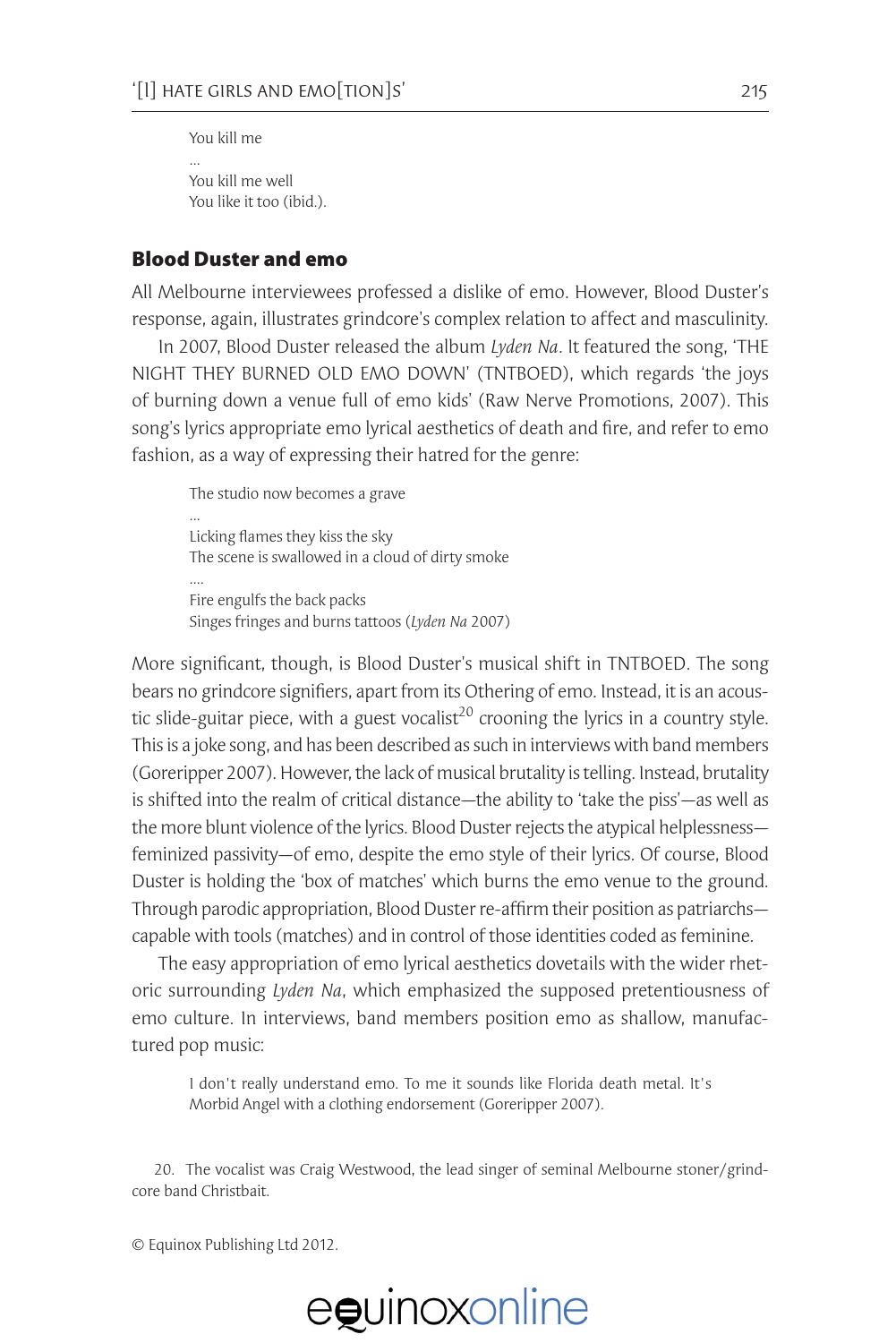Another band member, Leon, confirmed this attitude in my interview:

[I]t's [emo is] extreme music that's made to be not extreme...like Kmart metal... The whole 'scene' thing has just changed so much. Like, it used to be you started a band—you had a concept or an idea for everything—and then you'd get at more like an art thing. Now, it more comes from a commerce thing…everyone affiliates themselves with all the companies and stuff, and makes a fortune in a couple of years—'cause there's a consumer base readymade for it. Where, we're still going—rocking up to a place going 'we should've fucking printed some t-shirts'… It's just a whole different mindset*.*

Leon suggests that emo is incorporated into popular music's political economy. It is 'Kmart metal'—mass-produced and motivated by 'a commerce thing'. Leon presents emo's presumed commercialism as Other to the 'mindset' of Blood Duster. Emo musicians are market-savvy while Blood Duster are naïve thinking more about playing music than 'print[ing] some t-shirts'. Leon goes on to say:

…we try and do everything completely in-house. You know, besides manufacture…all artwork's done by us… All recordings, you know, eventually up to the point where no-one touches anything.

Here, Leon aligns Blood Duster with grindcore's often mythologized (Mudrian 2004) relation to DIY punk, where multi-skilled band-members undertake all elements of production (O'Hara 1999). As Kahn-Harris (2007) points out, an association with the 'right' metal moments, ideals and figures is essential for maintaining extreme-metal subcultural capital. Blood Duster reiterates this in media interviews:

**Goreripper:** You've always had that punk ethic.

**Jason P.C.:** Yeah. Well I think some bands do well by not having fucking managers and by not having fucking mixers and shit, and be forced to fucking do something off their own bat (Goreripper 2007).

Of course, such acknowledgement of grindcore's, and Blood Duster's, punk roots depends on a synchronous establishment of an Other who do not 'do…thing[s] off their own bat'. The Other here is emo, which Jason P.C. had been discussing in the previous question.

### Piss takes and pissing

The sense that emo is a mass-produced cultural commodity is elaborated in *Lyden Na*'s promotional image. Here, the band are dressed up as emos (see Figure on p. 217), further demonstrating the assumption, that, unlike grindcore, other forms of music are shallowly bound to mass produced 'image':

© Equinox Publishing Ltd 2012.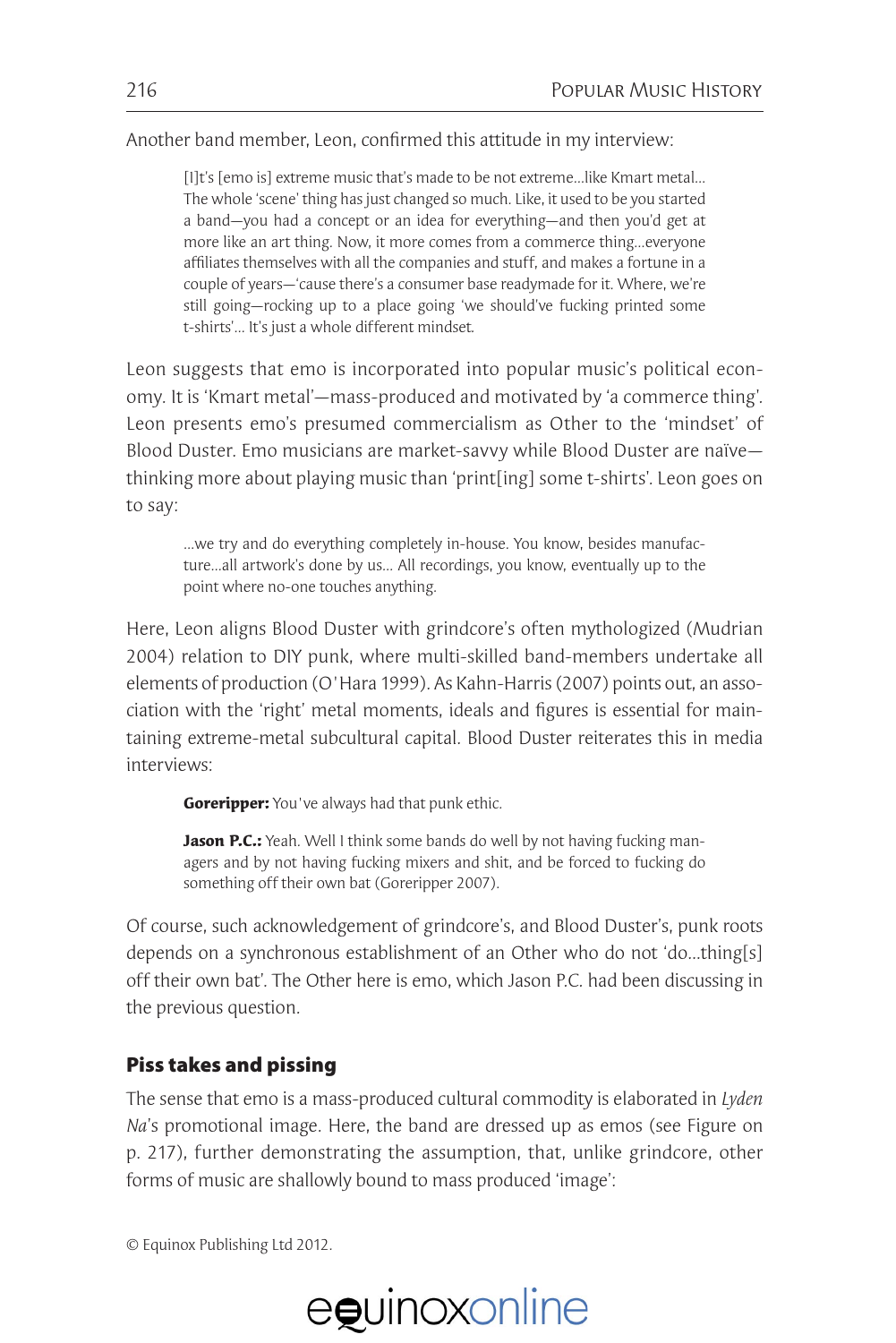There's some emo photos…we're using for advertising for the album. We've put neck tatts on ourselves, and fringes and eye-make-up (ibid.).

By simply 'put[ting]…on' emo style, Blood Duster imply that emo is superficial. It is something feigned, $^{21}$  presumably unlike grindcore brutality, which is something more than an affectation.



Blood Duster 'dress up' as emos to promote *Lyden Na* (2007), 'taking the piss' out of the style of emo bands (photo by Jason Fuller)

Emo's femininity is tied partly to lyrical content, which foregrounds representations of emotions. As noted above, grindcore scene members, keen to demonstrate masculine brutality, disavow articulated emotion, except from the distance of parody. Emo's lyrical form is also significant. In grindcore, song structure is based primarily around the heaviness of the music. Sung verses and chorus are non-existent. In emo, however, the traditional sung verse/chorus/bridge structure is used. Further, emo songs generally have a narrative, such as 'Ohio is for Lovers', which regarded a memory of a break-up and a description of the singer's

21. Blood Duster's caption for the Figure 2 photograph on the music website 'Reverb Nation' is 'emo grind is the new black' (Blood Duster 2010). This is an obvious linking between the fast turnover of styles in the fashion industry and emo music.

© Equinox Publishing Ltd 2012.

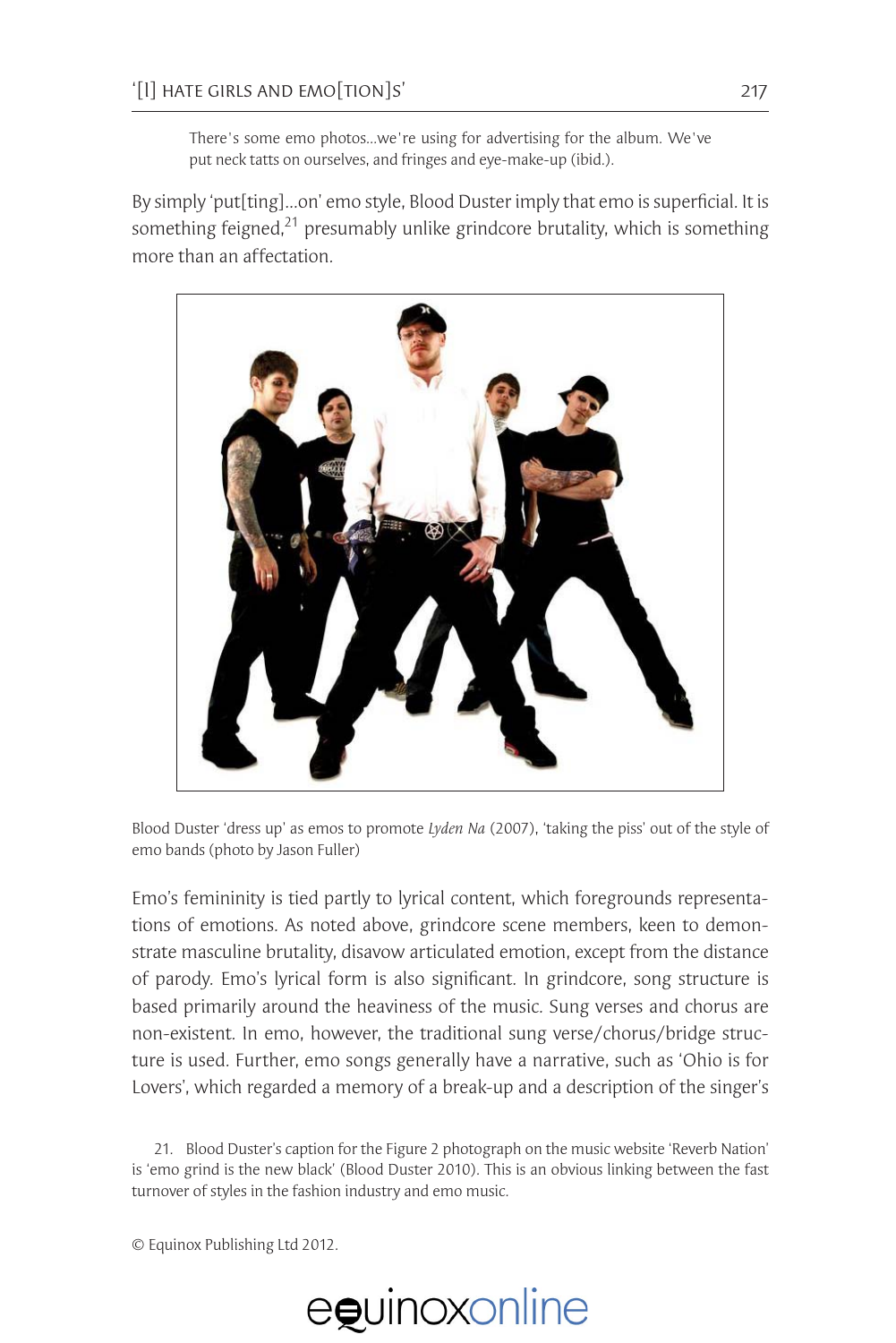current state of mind. The emphasis on narrative builds emo's emotional register. The singer offers an apparently deep account of his feelings. This re-affirms connotations of femininity, through an association with so-called women's cultures of confessional television, agony aunt columns and self-help magazines.

Blood Duster provide an example of grindcore's rejection of deep narrative and thus also of the femininity it connotes. Their songs lyrics are soundbytes of taboo, generally misogynist, imagery.<sup>22</sup> For example, these lyrics from 'Simultaneous' Pleasure Pinch':

Up the date And up the cunt With my fingers I will hunt (*Yeest*, Blood Duster 1996)

Further, unlike emo songs, which often stretch to 4 minutes or more, many of Blood Duster's songs are less than a minute. The shortest is the lyric-less, but no less misogynist, 'Bitch' (*Yeest* 1996) at 7 seconds.

Blood Duster also refuses deep narrative at gigs. That is, unlike rock and emo, grindcore bands are more likely to heckle audience members than thank them for coming along. This is, of course, considered a joke. So Blood Duster's regular lines, such as 'fuck you cunts', are yet another deferral of affect—the aggression and energy generated by performance—onto piss takes. Emo musicians, on the other hand, are effusive at live shows. Artists often entertain the audience with lengthy personal anecdotes between songs (Simon and Kelley 2007). Blood Duster's response to this story-telling rejects the feminized genre of confessional narrative. They affirm their brutal masculinity through a stifling of meaningful banter. Leon explains:

We've…been going through a thing lately…where we've been…telling stories that lead nowhere. You know, like, you, you tell a story that's really monotonous and they think it's going to lead somewhere and you tell it like 'and then the door just shut!'

This approach is intended to induce an affective response in the audience. Importantly, though, it is not intended to stimulate adoration from fans, but shame at having let themselves be mesmerised by the band. Blood Duster's repartee reminds audience members that the truly brutal remain detached from their emotions. Leon continues:

You know, we played in Adelaide…and um, after we played the last song, we acted like we were going to do an encore—*that there was a special moment*—so we convinced the whole crowd that they had to move back, like, ten or fifteen steps

22. Further, they are generally 'intro-ed' by soundbytes from horror or pornographic movies.

© Equinox Publishing Ltd 2012.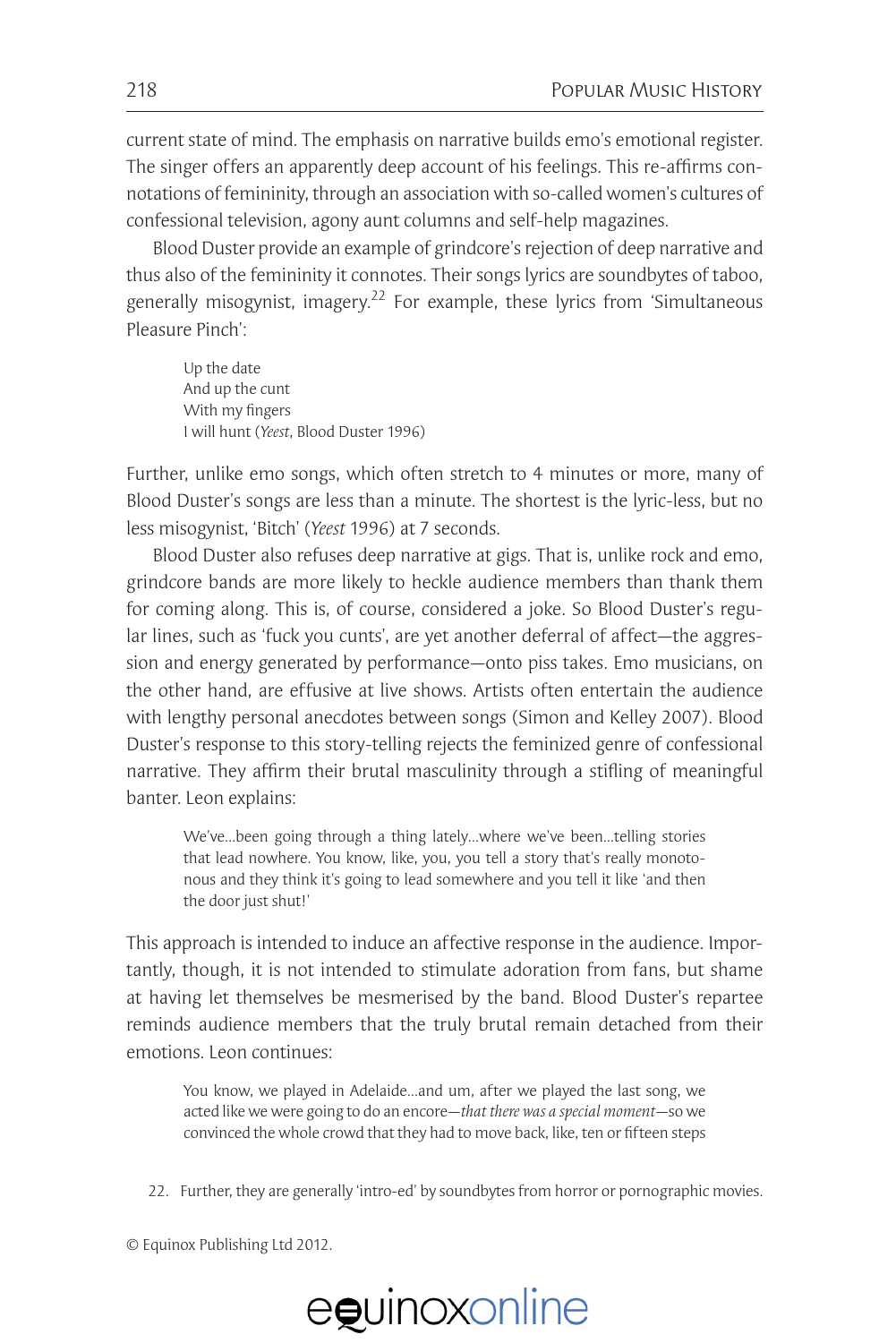and it took a little while for everyone to do it, but we managed to get the whole venue back a few steps. And then we just said 'seeya' and walked off. And it was just like a big, collective 'ohhh', you know? Because they'd been let-down. Just letting down the crowd's, like, actually become heaps of fun (emphasis added)

Nevertheless, other members of Blood Duster still experience grindcore brutality through affect. Jules, like others, has trouble articulating affect, describing it as a 'buzz' and 'spin[ning] out' from himself:

[I]f you play in front of, say, like a packed Hi-Fi Bar. That's always a buzz…or whatever, so it's, um, yeah, it's good… Sometimes you spin out, sometimes you don't. You couldn't give a shit.

Like other scene members, Jules' attempt to speak about affective brutality demonstrates the loss of self experienced during performance. The sense of 'spin[ning] out' is described in the third person. This alludes to Jules' feeling that 'I' recedes and affect takes over. This is not a troubling experience ('*You* [the self separate from 'I'] couldn't give a shit'), because it avoids any association with articulated emotions.

Blood Duster's concern with distancing themselves from the Other/emo betrays a fear of identification with the Other. The Other manifests as emo culture. However, emo, of course, stands in for (feminized) emotions. Recently, emo has occasionally been literally proximate to grindcore in the form of mixed-bills. In Blood Duster's case, this proximity prompted a display of extreme masculinity in order to fend off any association with their bill-mates. In an interview, Jason P. C. firstly emphasizes that the bill was, of course, a joke:

Someone thought it would be funny to put all these emo bands on with Blood Duster and someone else, [Brisbane band] Fort I think it was (Ward n.d.: 47).

Nevertheless, the prospect of playing in front of emo fans, and with emo bands, required an assurance that emo remained a feminine Other and Blood Duster/ grindcore was constituted as brutally masculine. Jason P. C. achieved this through a blunt display of masculinity: the exposure of his penis.

The emo kids [were there]…had their backpacks on and shit, so I'm standing onstage, pissed [drunk] as hell, and I could see them out there with their arms crossed, so I just pissed [urinated] on [guitar-player] Matt Collins' leg. It was just like, 'Yeah, fuck you, I'm drunk, I'm pissing on the stage, I don't give a fuck (Ward n.d.: 47).

Jason P. C. reveals his anxiety—over the invasion of emo culture into his brutal space of the grindcore gig ('I could see them out there'). He appears perturbed by the refusal of the emos to move ('their arms crossed'). Jason P. C.'s act of urination may simply have disgusted emo audience members. However, its purpose, I believe, was

© Equinox Publishing Ltd 2012.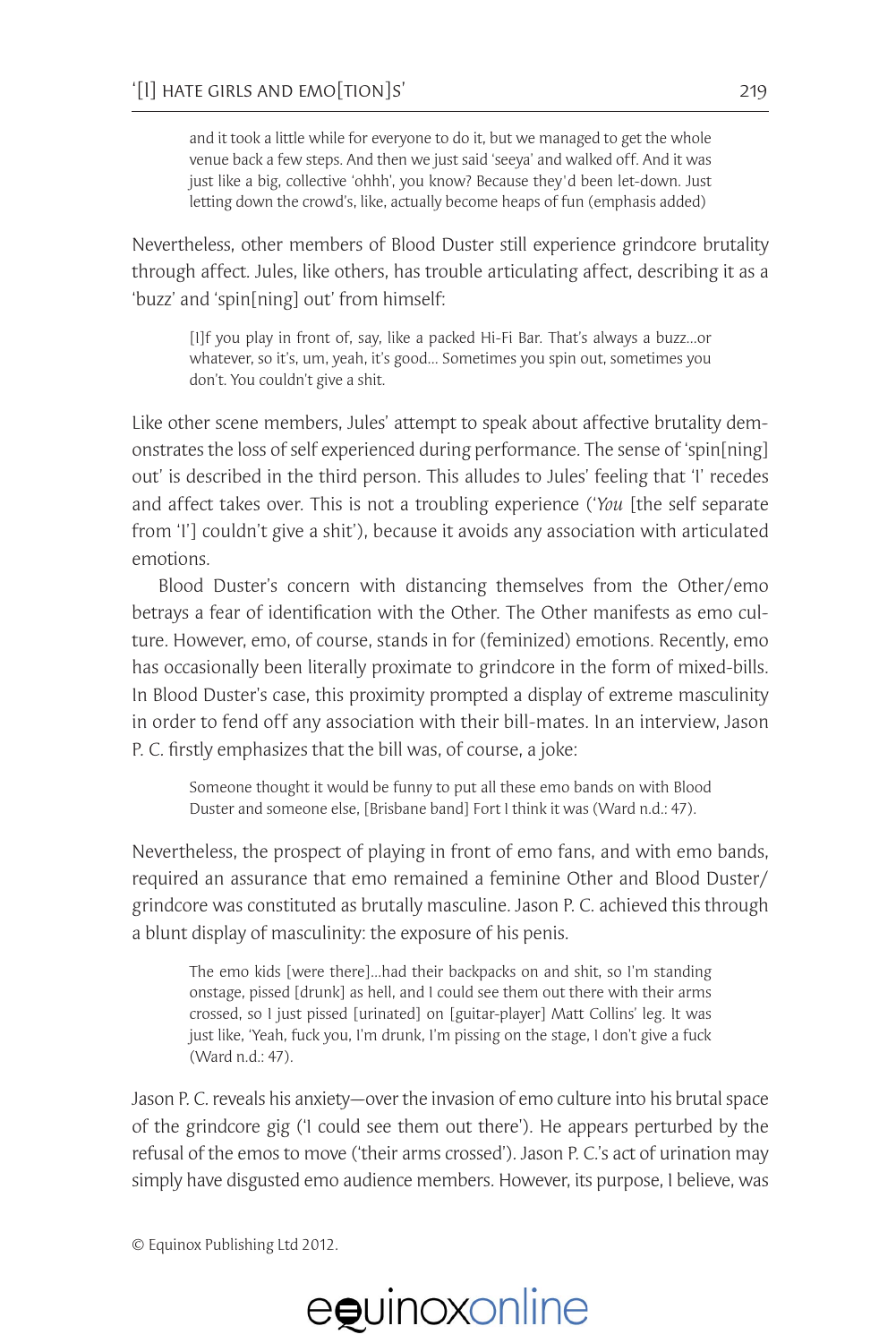largely to alleviate his own anxiety that the division between Blood Duster and emo was effacing. Thus, his 'pissing'—again, offered as a piss-take/joke—reassures Jason P. C. of his own masculinity and his distance from 'you', the Other. His identity, from his perspective, is bound to his ability to piss—'fuck *you*… *I*'m pissing'. Notably, this differs from Jules' affective experience of '*you*' referring to the self's immersion in the feminized Other of affect. Jason P. C. resists the 'spin out' (Jules) of the self into affect through his emphasis on the *I*/self bound to his masculine body.

## Conclusion

In this article, I contended that grindcore is a more than representational music culture. Using the concept of feeling brutal, I established grindcore music as prompting an affective intensity, which grants grindcore scene participants a sense of belonging. Through an ethnographic case study of Melbourne's grindcore music scene, I proposed that feeling brutal potentially makes room for a feminized grindcore subject. This subject contradicts understandings of metal, in particular extreme metal, such as grindcore, as inherently masculine.

However, I also showed how 'brutal's masculinist connotations, associated with representations of brutal male criminals in the media, also suffuse Melbourne's scene. An analysis of Blood Duster's media interviews showed that being brutal sometimes also means articulating a misogynist rhetoric. Nevertheless, this rhetoric was also openly contradicted or at least rendered ambivalent in the ethnographic interview context. This was potentially because, unlike most grindcore media interviewers, I am a woman.

Finally, I presented a case study of grindcore's response to emo music as a means for teasing out scene members' complex responses to affect and articulated affect (emotions). Again, a case study of Blood Duster provided a fruitful example. I suggested that the brutally masculinist responses of the band to emo masked an acknowledgement of the affective experience of 'feeling brutal'. I proposed that this experience troubled some scene members enough for them to effect a masculine-coded response, often shrouded in the phallicly inspired notions of 'piss-takes' and literal 'pissing'.

## References

ABC4. 2007. 'Emo Culture'. *Close to Home*. Utah, 27 May.

- Amico, S. 2002. '"I Want Muscles": House Music, Homosexuality and Masculine Signification'. *Popular Music* 20(3): 359–78.
- Apolloni, A. 2008. 'Rebel Grrls in the Classroom: Vocality, Empowerment and Feminist Pedagogy at Rock and Roll School for Girls'. *Thinking Gender Papers*. http://escholarship. org/uc/item/0b18q8fb#page-1

© Equinox Publishing Ltd 2012.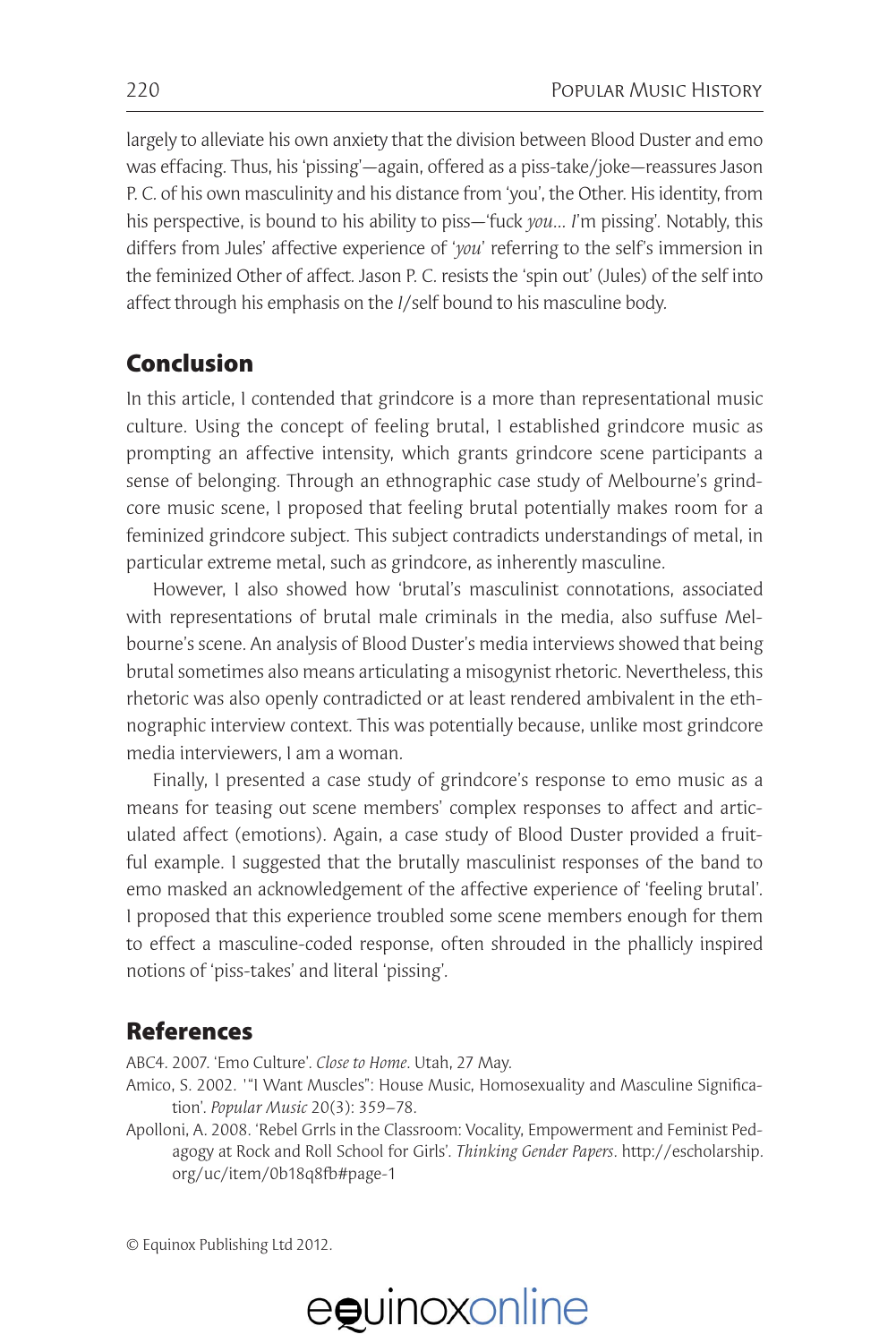- Aric-Anti-Emo-RickrollKing! 2008. *Brutal Song Names?* Yahoo Answers: [http://answers.](http://answers.yahoo.com/question/index?qid=20080602013529AA4J2d9) [yahoo.com/question/index?qid=20080602013529AA4J2d9](http://answers.yahoo.com/question/index?qid=20080602013529AA4J2d9).
- Arnett, J. J. 1996. *Metalheads: Heavy Metal Music and Adolescent Alienation.* Boulder, CO: Westview Press.
- Blood Duster. 2010. *Blood Duster: Photos*, March 10*.* Reverb Nation: [http://www.reverb](http://www.reverbnation.com/bloodduster#/page_object/page_object_photos/artist_698631?sel_photo_id=2021110)[nation.com/bloodduster#/page\\_object/page\\_object\\_photos/artist\\_698631?sel\\_](http://www.reverbnation.com/bloodduster#/page_object/page_object_photos/artist_698631?sel_photo_id=2021110) [photo\\_id=2021110](http://www.reverbnation.com/bloodduster#/page_object/page_object_photos/artist_698631?sel_photo_id=2021110).
- Boycott The Birmingham. 2007. *Boycott the Birmingham: Campaign to Boycott The Birmy, a Neo-Nazi Venue in Melbourne, Australia*, 17 February*.* [http://birmyboycott.wordpress.](http://birmyboycott.wordpress.com/) [com/](http://birmyboycott.wordpress.com/).
- Brennan, T. 2004. *The Transmission of Affect.* Ithaca, NY: Cornell University Press.
- CBS 47. 2007. 'Emo'. *Investigators*, 11 July.
- Christ, J. 2009. 'Blood Duster on New Album and Obscene Extreme'. *Terrorizer*, 11 May*.* [http://www.terrorizer.com/content/blood-duster-new-album-and-obscene](http://www.terrorizer.com/content/blood-duster-new-album-and-obscene-extreme)[extreme](http://www.terrorizer.com/content/blood-duster-new-album-and-obscene-extreme) (accessed 1 August 2009).
- Clough, P. T. 2007. 'Introduction'. In *The Affective Turn: Theorising the Social*, ed. P. T. Clough and J. Halley, 1–33. Durham, NC: Duke University Press.
- Connell, R. W. 2000. *The Men and the Boys.* Berkeley: University of California Press.
- Deleuze, G., and F. Guattari. 1987. *A Thousand Plateaus*, ed. B. Massumi. Minneapolis: University of Minnesota Press.
- Dolar, M. 2006. *A Voice and Nothing More.* Cambridge, MA: MIT Press.
- Draiman, D. 2006. 'Who Hates Emo the Most?' *Rolling Stone* (October): 67.
- esclavodelgrind. 2008. *GRINDCORE LIFESTYLE (anti-emo group)*, 20 May*.* last.fm: [http://](http://www.last.fm/group/GRINDCORE+LIFESTYLE+(anti-emo+group)) [www.last.fm/group/GRINDCORE+LIFESTYLE+\(anti-emo+group\).](http://www.last.fm/group/GRINDCORE+LIFESTYLE+(anti-emo+group))
- Fox 11. 2007. 'Emo'. *Fox 11 News*, May 10. California.
- Garber, J., and A. McRobbie [1975] 1976. 'Girls and Subcultures'. In *Resistance Through Rituals*, ed. Stuart Hall and Tony Jefferson*.* London: Hutchinson.
- Goreripper. 2007. *The Sporadic Gazette: Blood Duster*, 7 May*.* PyroMusic.net: [http://www.](http://www.pyromusic.net/index.php?p=interviews_interview&id=44) [pyromusic.net/index.php?p=interviews\\_interview&id=44](http://www.pyromusic.net/index.php?p=interviews_interview&id=44) (accessed March 2009, no longer available).
- Greenwald, A. 2003. *Nothing Feels Good: Punk Rock, Teenagers and Emo*. New York: St Martin's Griffin.
- jagodzinski, j. 2005. *Music in Youth Culture: A Lacanian Approach.* New York: Palgrave Macmillan.
- Jensen, R. 2007. *Getting Off: Pornography and the End of Masculinity.* Cambridge, MA: South End Press.
- Kahn-Harris, K. 2007. *Extreme Metal: Music and Culture on the Edge.* Oxford: Berg.
- Krims, A. 2007. *Music and Urban Geography.* New York: Routledge.

Lorimer, H. 2008. 'Cultural Geography: Non-representational Conditions and Concerns'. *Progress in Human Geography* 32(4): 551–59. [http://dx.doi.org/10.1177/030913250](http://dx.doi.org/10.1177/0309132507086882) [7086882](http://dx.doi.org/10.1177/0309132507086882)

- Massumi, B. 1998. 'Requiem for Our Prospective Dead (Toward a Participatory Critique of Capitalist Power)'. In *Deleuze and Guattari: New Mappings in Politics, Philosophy, and Culture*, ed. E. Kaufman and K. J. Heller, 40–64. Minneapolis: University of Minnesota Press.
- —2002. *Parables for the Virtual: Movement, Affect, Sensation.* Durham, NC: Duke University Press.
- Mudrian, A. 2004. *Choosing Death: The Improbable History of Death Metal and Grindcore.* Los Angeles: Feral House.

© Equinox Publishing Ltd 2012.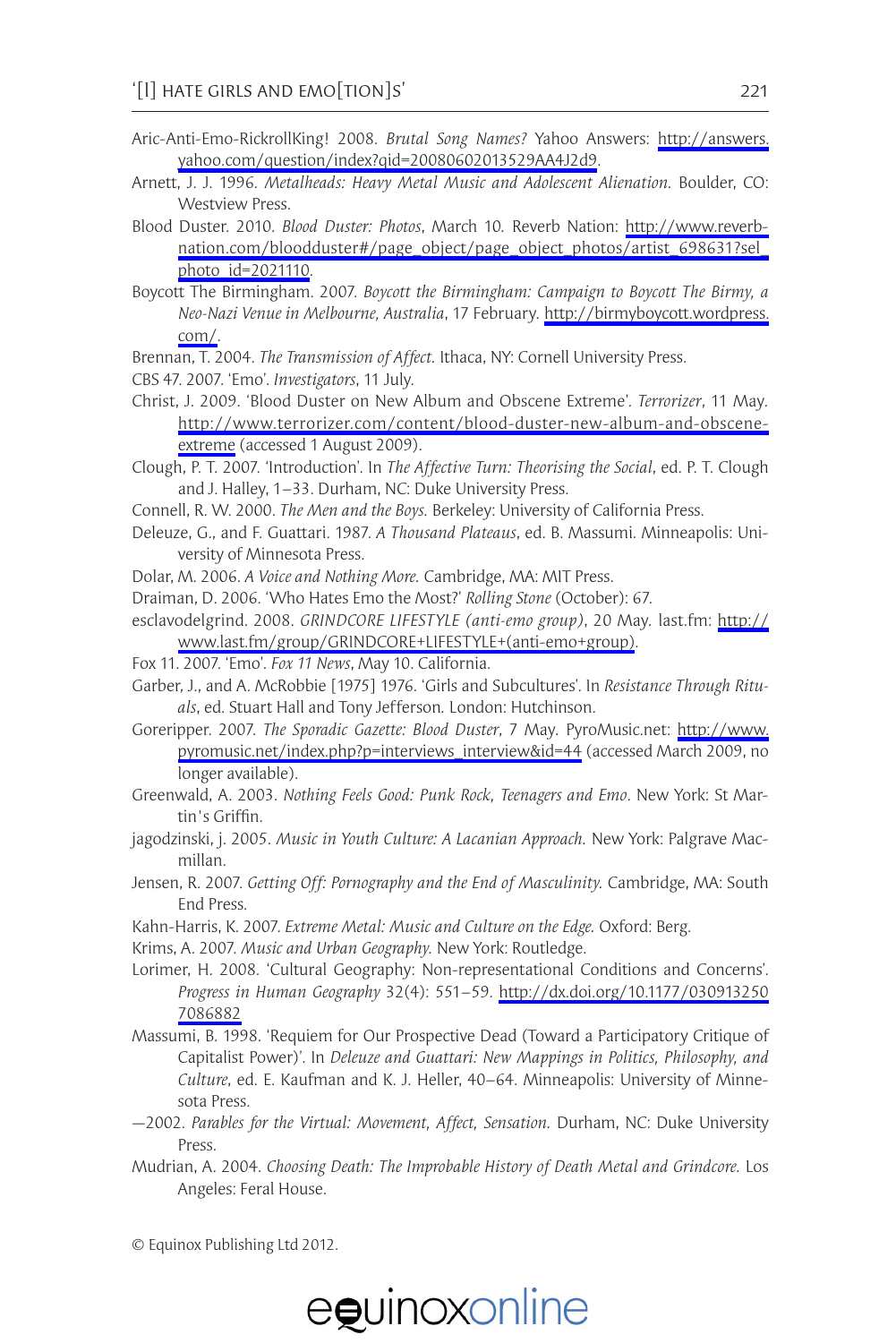- ninemsn. 2008. 'Mum's Brutal Murder: Suspect Named'. ninemsn, 29 April*.* [http://news.](http://news.ninemsn.com.au/article.aspx?id=453779) [ninemsn.com.au/article.aspx?id=453779.](http://news.ninemsn.com.au/article.aspx?id=453779)
- Oakes, D., and T. Arup. 2008. 'Murder Charge over Wife's Fatal Bashing'. theage.com.au. 3 July*.* [http://www.theage.com.au/national/murder-charge-over-wifes-fatal-bash](http://www.theage.com.au/national/murder-charge-over-wifes-fatal-bashing-20080702-306m.html)[ing-20080702-306m.html.](http://www.theage.com.au/national/murder-charge-over-wifes-fatal-bashing-20080702-306m.html)
- O'Hara, C. 1999. *The Philosophy of Punk: More Than Noise!* London: AK Press.
- Overell, R. 2010. 'Brutal Belonging in Melbourne's Grindcore Scene'. *Studies in Symbolic Interaction* 35: 79–99. [http://dx.doi.org/10.1108/S0163-2396\(2010\)0000035009](http://dx.doi.org/10.1108/S0163-2396%282010%290000035009)
- Plumwood, V. 1994. *Feminism and the Mastery of Nature.* London: Routledge.
- Raw Nerve Promotions. 2007. 'Blood Duster—new album coming on Obscene Productions'. Raw Nerve Forums, 27 June. [http://rawnervepromotions.co.uk/forum/viewtopic.](http://rawnervepromotions.co.uk/forum/viewtopic.php?f=66&t=32120) [php?f=66&t=32120](http://rawnervepromotions.co.uk/forum/viewtopic.php?f=66&t=32120) (accessed 25 July 2009, no longer available).
- Ross, Norrie. 2011. 'Serial killer Peter Dupas given leave to appeal conviction over Mersina Halvagis murder'. News.com.au, 14 December 2011. [http://www.news.com.](http://www.news.com.au/breaking-news/dupas-given-leave-to-appeal-conviction-over-mersina-halvagis-murder/story-e6frfku0-1226221943983) [au/breaking-news/dupas-given-leave-to-appeal-conviction-over-mersina-halvagis](http://www.news.com.au/breaking-news/dupas-given-leave-to-appeal-conviction-over-mersina-halvagis-murder/story-e6frfku0-1226221943983)[murder/story-e6frfku0-1226221943983.](http://www.news.com.au/breaking-news/dupas-given-leave-to-appeal-conviction-over-mersina-halvagis-murder/story-e6frfku0-1226221943983)
- Seltzer, M. 1998. *Serial Killers: Death and Life in America's Wound Culture.* New York: Routledge.
- Simon, L., and T. Kelley. 2007. *Everybody Hurts: An Essential Guide to Emo Culture.* New York: HarperCollins.
- Smith, S. J. 2000. 'Music (2)'. In *City A-Z*, ed. S. Pile and N. Thrift, 156–58. London: Routledge.
- TCN 7. 2007. 'Death Pact'. *Today Tonight*, 23 April. Melbourne.
- TCN 9. 2007. 'Web of Darkness'. *60 Minutes*, 20 May. Melbourne.
- Terrorizer. n.d. 'Terrorizer: Extreme Music No Boundaries'. <http://www.terrorizer.com> (accessed 30 July 2009).
- Thornton, S. 1996. *Club Cultures: Music, Media and Subcultural Capital.* Hanover, CT: Wesleyan University Press.
- Thrift, N. 2004. 'Summoning Life'. In *Envisioning Human Geographies*, ed. P. Cloke, P. Crang and M. Goodwin, 81–103. Oxford: Oxford University Press.
- —2008. *Non-Representational Theory: Space | Politics | Affect.* Oxon: Routledge.
- Walser, R. 1993. *Running with the Devil: Power, Gender, and Madness in Heavy Metal Music.* Hanover, CT: Wesleyan University Press.
- Wang, B. 2007. 'Blood Duster'. *Beat: Melbourne's Biggest Streetpaper*, 4 April.
- Ward, N. n.d. 'Bloody Crackheads'. *Unbelievably Bad #1*, 46–49.
- WDAZ. 2007. 'Emo'. *WDAZ News at 10*, 23 February. Grand Forks.
- Weinstein, D. 2000. *Heavy Metal: The Music and its Culture.* New York: Da Capo Press.
- Wood, N., and S. J. Smith. 2004. 'Instrumental Routes to Emotional Geographies'. *Social & Cultural Geography* 5(4): 533–48.<http://dx.doi.org/10.1080/1464936042000317686> Zappa, M. U. 1994. 'Tool Rules'. *Ray Gun* (April): 15.

### **Discography**

- Blood Duster. 1996. *Yeest*. Dr. Jim's.
- —1998. *Str8 Outta Northcote*. Dr. Jim's.
- —2007. *Lyden Na*. Shock.
- Hawthorne Heights. 2004. 'Ohio is for Lovers' [single]. Victory Records.

© Equinox Publishing Ltd 2012.